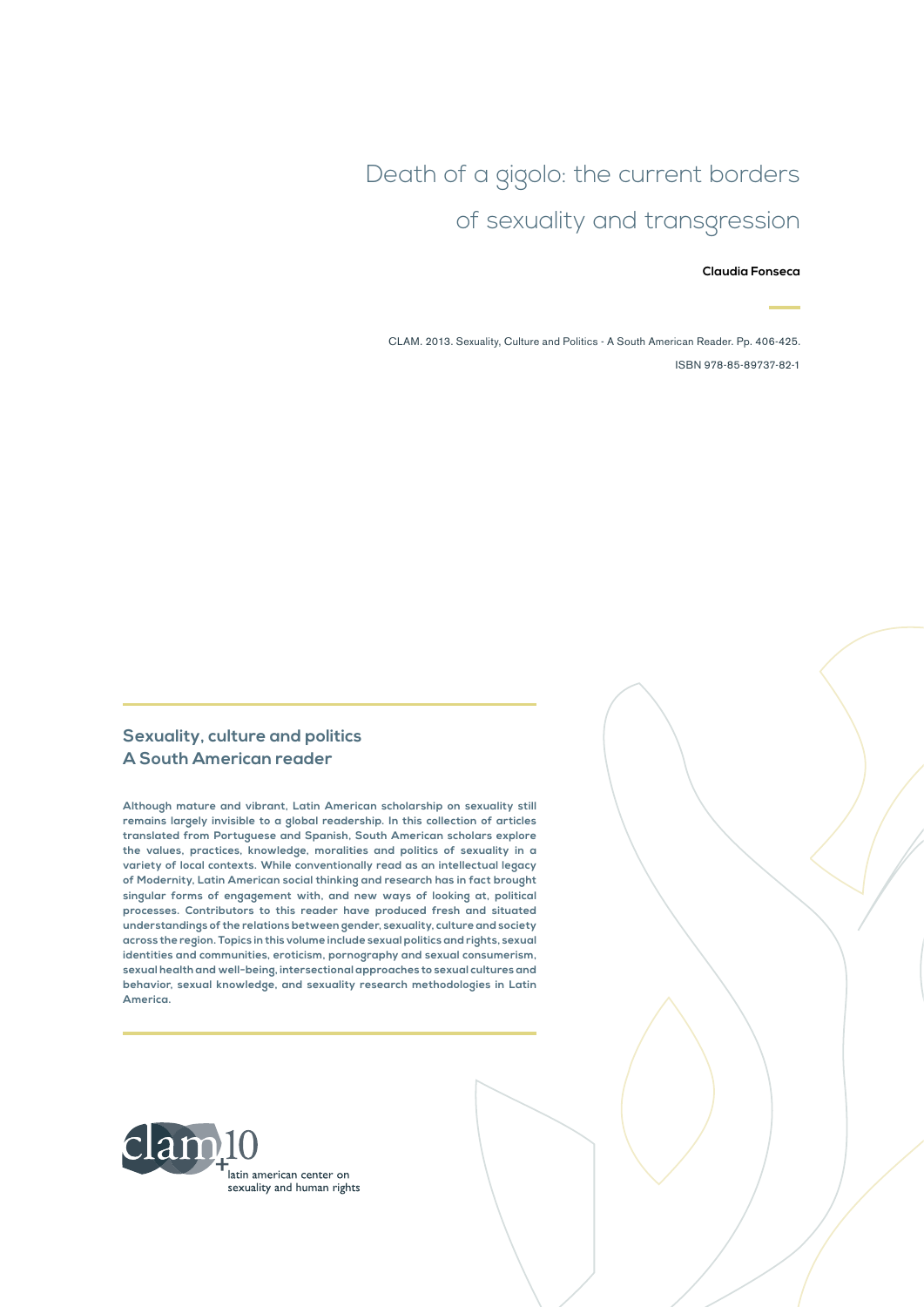# Death of a gigolo: the current borders of sexuality and transgression\*

#### **Claudia Fonseca \*\***

There are matters which promptly emerge when one discusses sexuality—prostitution is one of them. At a distance, through the lens of novels and newspapers, the subject is certainly fascinating—fairly easily absorbed through predictable images of eroticism and transgression. However, as the researcher gets closer to sex workers of flesh and blood, the picture becomes entangled: what was thought as exotic is revealed to be mundane and the extreme diversity of this universe arises.

In the mid-1990's I had the opportunity to conduct ethnographic research among prostitutes in the city of Porto Alegre. For my first article (Fonseca, 1996), I focused on the girls of Alfândega Square: women of a certain age that had turned this public square into a kind of living room, a space of intense female sociality. In the present article, after revisiting this previous setting, I want to look at another "red light district", where men play a more important role. I will do so by remembering a dramatic event which took place at the end of my field work: the death of Deodoro,<sup>1</sup> a gigolo<sup>2</sup> beloved by most of the members of his small universe of friends and acquaintances. By closely following the repercussions of this death on the lives of three women who lived and worked with Deodoro, I will examine an almost trivial event (widowhood) under special circumstances. What happens to a sex worker after such a rupture? We will observe how this social drama discloses a series of questions regarding solidarity, particular kinds of insecurity and, above all, the life courses of female sex workers.

This article gave me the opportunity to go back to some data from my first research project and add new information to it. I was able to to briefly return to the streets<sup>3</sup> and find out what some of my old acquaintances have been up to today (2003). I will return to these points at the end of the paper to stress an idea that has been on my mind

<sup>\*</sup> Translated from Portuguese by Fernanda Moraes. Originally published as: FONSECA, C. 2004. "A morte de um gigolô: fronteiras da transgressão e sexualidade nos dias atuais". In: PISCITELLI, A.; M. F. GREGORI & S. CARRARA (Eds.). *Sexualidade e saberes: convenções e fronteiras*. Rio de Janeiro: Garamond. P.257-281.

<sup>\*\*</sup> PhD. Professor of the Social Anthropology Department, Federal University of Rio Grande do Sul.

<sup>1</sup> Although most prostitutes and their partners adopt street names (names that do not correspond to their official names), I chose to give them fictitious names for this article.

<sup>&</sup>lt;sup>2</sup> Translator's note: The "gigolo" is a peculiar figure in the history of Brazilian sex work, part pimp, part boyfriend and often a sex worker himself. The best translation would be "a man who makes a living of sleeping with women", both sex workers and others.

<sup>&</sup>lt;sup>3</sup> Rather than focusing on the changes in the field of prostitution over the last 10 years (which are not few: see, for example, Piscitelli, 2003), or on newer studies of prostitution, I look at the evolution of certain actors who played key roles during my first research project.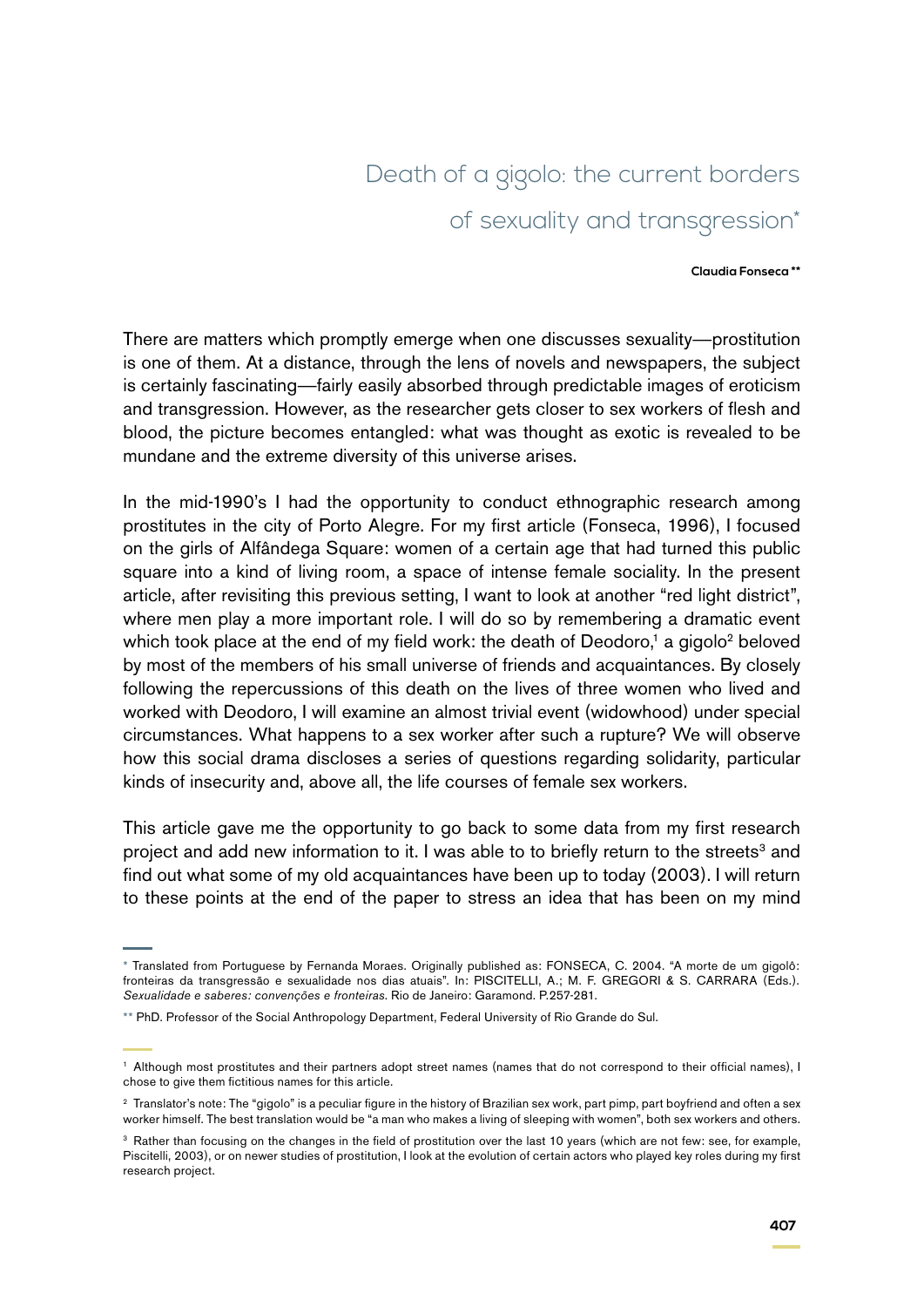since my first months in the field: the lives of these women are, in many aspects (family experiences and personal dilemmas) not very different of the ones led by their more conventional peers.

When I emphasize the ordinary aspects of the lives of prostitutes, questions regarding the constitution of the academic field of sexuality studies often arise. I ask myself: "Do I address sexuality in this paper?" I don't think so. I speak of women who perform sexual acts deemed unusual, but all that I present aims to deconstruct the common sense that insists on this group's inherent uniqueness. My inquiry may move to other themes—homosexuality, for instance. Should all research on homosexual parents be automatically classified as sexuality studies, even when most part of the ethnographic work shows that we are dealing with parents like any others (Grossi, 2003)? This segmentation is established by our prejudices, in these cases?

We find ourselves in a paradox: the more we study these "sexualities", the fewer claims they seem to have for a special field of study. In an even more unsettling way, we might ask ourselves if by following this path we are not being a "kill joy"4, if we are not ruining pleasures? Duarte  $(2004)^5$  reminds us that modern sexuality—bearing a sense of something intense, pleasurable and intimate—has as its foundation the works of *Marquis de Sade.* For the most part in the western world, it is precisely the idea of transgression which enables the erotic, giving meaning to sexuality. So what happens when social movements and intellectuals gather forces precisely to exculpate such practices? When these efforts are successful, could the acts themselves lose their transgressive sense? And, without such transgression, where would we find sexuality, that profound truth of the modern individual (Foucault, 1979)?

To take the exotic out of prostitution through ethnographic observation raises questions regarding the ghosts of our own sexual activities (mine included). However, this is a complicated matter with no clear solution. In the final notes of this paper I will present a sort of self-critique and focus on the political impacts of our current definitions of sexual transgression.

## **1. Alfândega Square, 1994**

Without embarrassment, I admit that just like my undergrad female students, I came to the subject of prostitution out of curiosity... due to the exotic stereotypes that hover over the matter. It was precisely because of these stereotypes that I could not spot the sex workers of Alfândega Square at first, those women who hang around this important park

<sup>4</sup> Translator's note: In the original we read "*desmancha-prazeres*", a Brazilian expression literally meaning someone that undoes pleasure, ruining them.

<sup>&</sup>lt;sup>5</sup> English version in the volume.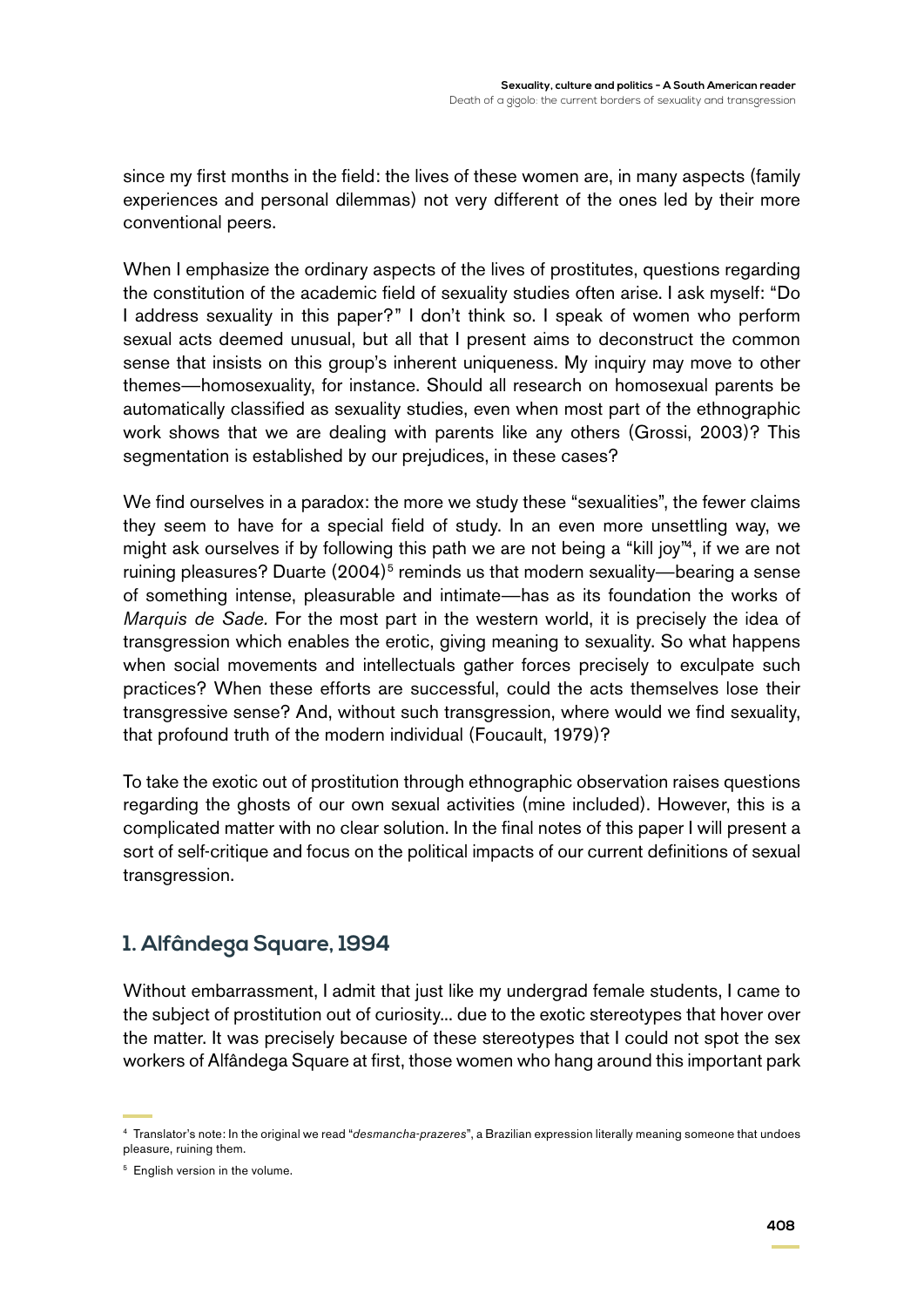of Porto Alegre from 10 in the morning on. By engaging in conversation with all sorts of characters, I was able to spot these women out. On those first sunny afternoons, I would always find a group of three or four woman somewhere in the square, chatting and nibbling sandwiches just like old ladies having a picnic in the park. Near the central statue, there was usually a young mother showing off her newborn baby to her longtime colleagues. However, my loose and unconvincing description of my plans (a university researcher interested in studying the "different activities" that took place on the square) ended up evoking evasive replies from these women.

I especially remember Aracy, one of my first connections in the Square. She didn't flinch when telling me her age (47 years old). With her long hair pulled back, wearing a long black skirt and a white turtleneck , she looked like any other respectable lady. We started talking of our children and moved on to other female subjects, like beauty tips for skin and hair. As the conversation wore on, she offered to sell me clothes and books she had stored in her house. On this first occasion, she did not mention her interest in condom distribution and in taking part on sex workers meetings. But it did not take long for such matters to emerge as I became a regular on the square.

I soon realized that while the male hustlers would merge with the shoeshine boys, the craftsmen and the retired senior citizens, virtually all the women standing or sitting in the square were there to "turn tricks". However, I realized that the first identity Aracy presented to me was true, too. Most of the woman from the square were also mothers (or grandmothers), women who cared for their looks and sold a variety of products. In this space of female sociality, all women's lives were on everyone's lips. Everybody knew of the quiet dignity of Mrs. Amélia (the square's elder) who, at age of 72, spent her days sitting on a bench in front of the State Bank waiting for a retired man. All the girls knew that Cheine's brother was dying of AIDS in the hospital. They all listened with a hint of skepticism as Lúcia, a woman with three grown kids, talked about her plan to get a high school equivalency degree and go to college. And everybody followed Diva's occasional attempts to enter the formal work market. Even after finding a job as a cleaning lady in a museum nearby, Diva—a veteran from the golden days of the harbors of Rio Grande do Sul—insisted on going back to the square regularly, "*So I won't lose my clients to another girl".*

I was not surprised that of all the different red light districts of Porto Alegre, I ended up together with the veterans of the Alfândega Square. There were rules to preserve the illegal activities at the square (sale of drugs, theft, fights) and even to keep disputes under control. Otherwise, prostitution would not be so easily tolerated by the middle class citizens (like me) who flooded Porto Alegre's downtown during the day. However, I never thought that this group was representative of a portion of the greater field of prostitution. I already knew other red light districts enough to know there was not such thing as a representative district. So, along with the invitation to revisit my research on prostitutes, I felt challenged to widen my descriptive horizons to experiences beyond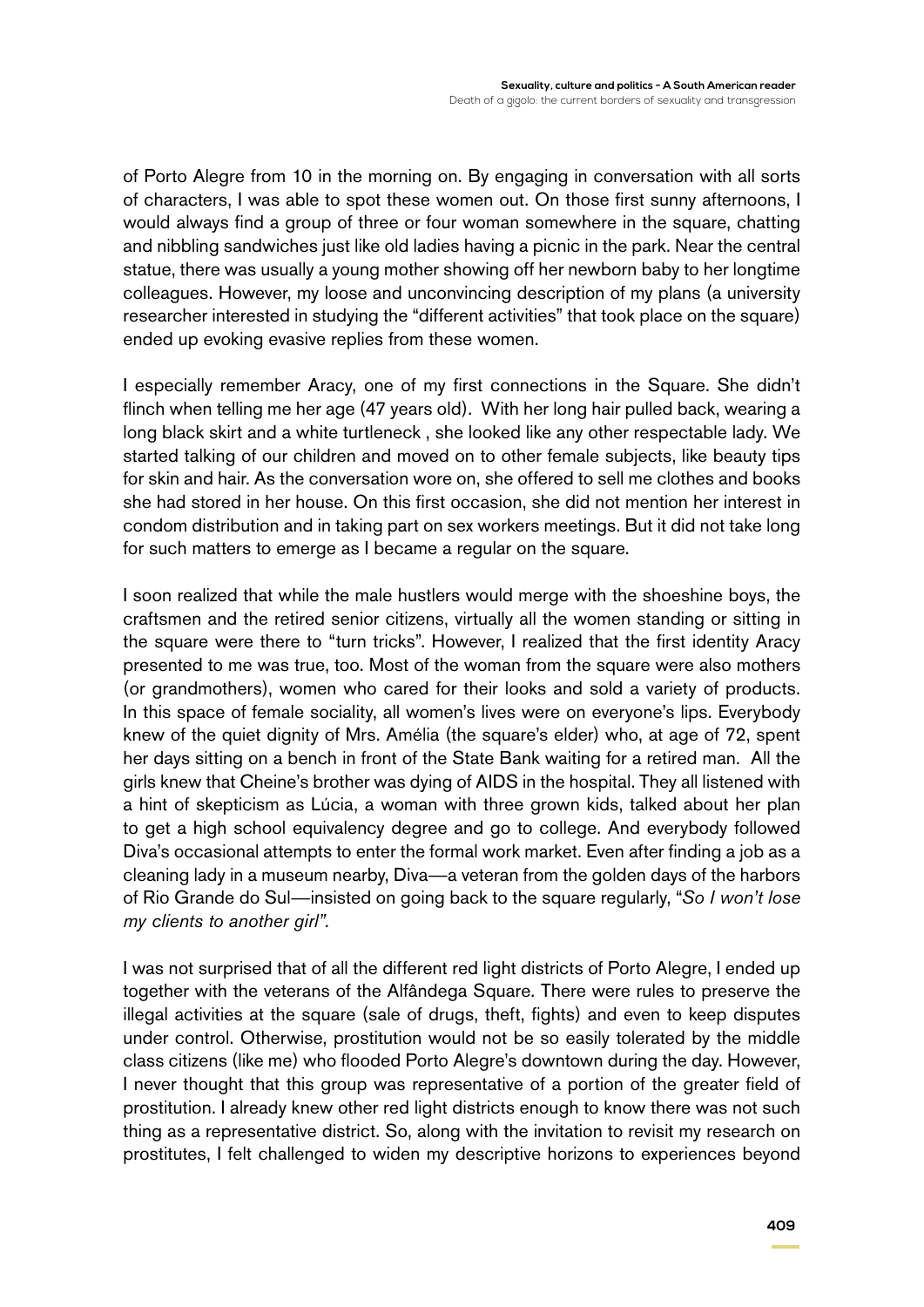Alfândega Square, to younger and more prosperous populations, where the male presence (of husbands/gigolos) had a deep impact on the work environment.

Let us change location to the crossing of two alleys in the downtown's commercial zone, and change the time of day to the hour when the stores and offices close their doors, between 6 and 10 pm. It was there and then that I would meet the girls of Dr. Flores Street, women who seemed to be able to correct all the aesthetic mistakes of their Alfândega Square colleagues. They were young (25 years old), slim, had nice makeup and wore tight pants and high heels while boldly tossing their long and lustrous hair to draw the attention of potential clients. This half a dozen women worked for two brothers who had been in charge of that corner for years. My relationship with the women took on a new meaning with the sudden death of one of the brothers: an event that tells us about rupture, change and, indirectly, of the future. Even though everything I will relate took place in 1996, we will see how this occurrence brings us up to the present day. Before we go into the story, however, some notes about methodology are necessary.

## **2. Methodological caveats**

Until the 1970's (when ethnographies on prostitution began to appear) $6 \text{ most of the}$ literature on the sale of sex focused on the description of the woes—misery, sores, tuberculosis, mental illness—awaiting the unfortunate women who chose this path. The pre-1970 literature is filled with testimonials of "Theresas" and "Marias" who deeply regretted "dragging their names through the mud, through such horrible mud...". Portraits abound of agonizing woman "hurt in a certain place" screaming in pain for medicine or assistance, only to finally die alone on a sidewalk. In more recent studies, authors have been putting the morality of these Victorian voices into perspective. They are not always able to shake off the bias imprinted on the data selection itself, however. Data is still usually taken from police files, hospital records and public sheltersdocuments produced in "places of refuge", filled by the defeated, forced to regret under the circumstance that they had no other option, stressing their failures, misery and misfortunes (Corbin, 1984).

Times change. By the end of the 1990's, prostitutes had other places where they could express themselves as professionals. A series of NGOs supported by national health projects aiming at containing the spread of venereal diseases were at work in a number of Brazilian capitals. Each group—with slight variations—championed a new order

<sup>&</sup>lt;sup>6</sup> See Fonseca (1996) for a more detailed discussion on this literature.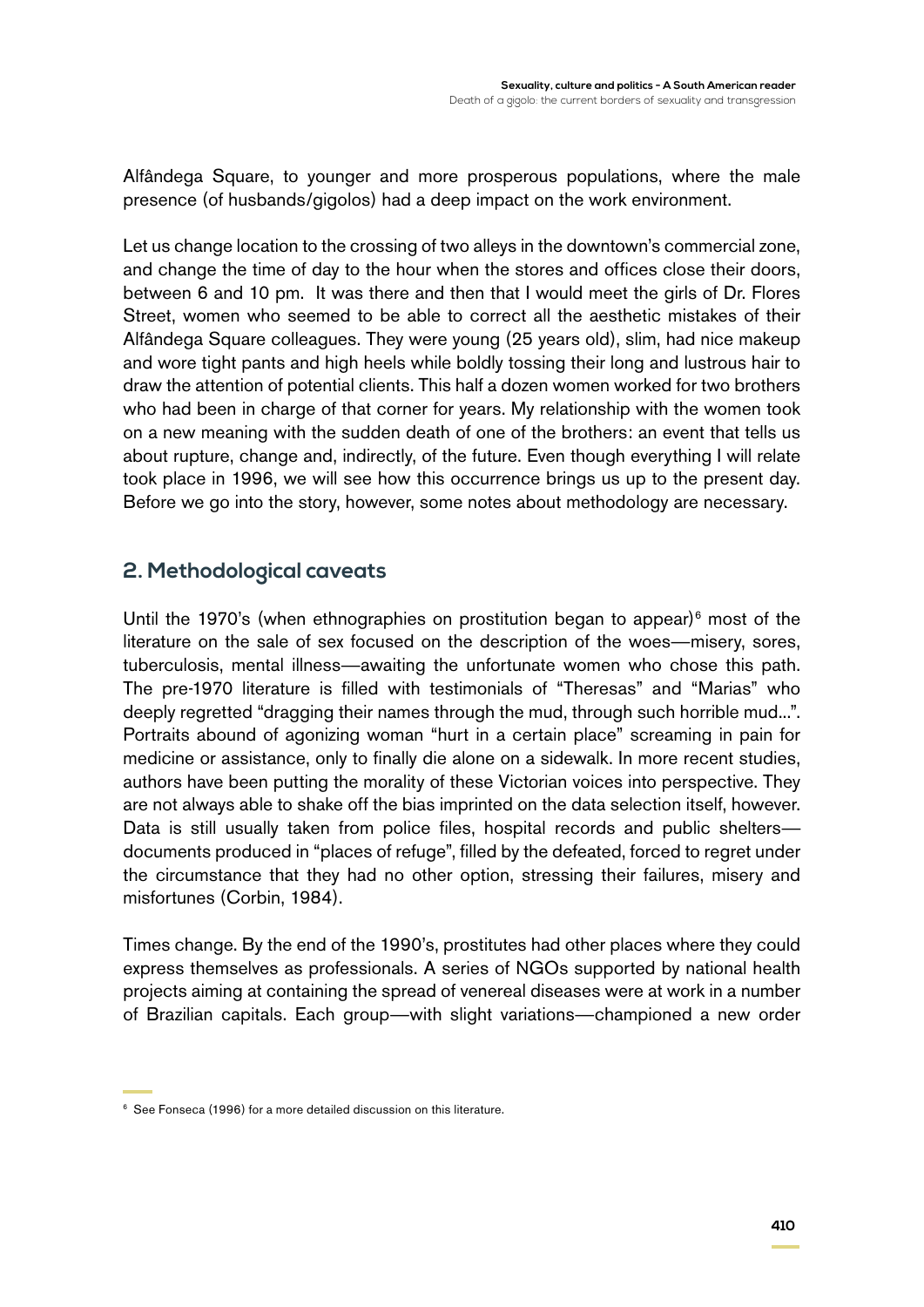in which "sex workers" (prostitutes, *travestis7* and hustlers) could reject the stigma related to their professional activities in exchange of a new found self-esteem and the political struggle for rights as workers and citizens. I made an effort to conduct my work without the help of these NGOs—I would spend hours in "red light districts" without any "middle man" guiding me. I became captivated by some of the members of this universe. I got close to Estela, the director of a newly opened Prostitutes Association. She was a self titled "hustler's wife" and her personal style—intimate, straightforward and playful—opened doors for me in numerous prostitution networks. As a "university researcher"—in many occasions in the company of my undergrad students—<sup>8</sup>I found a way to negotiate a place for me in the universe of prostitution in Porto Alegre.

From the first days of my research, however, I was more worried about how to approach the "data" then with its selection—a topic widely discussed in the classic literature. How to choose a style that could evade the classic traps: "the natives" perceived as a homogenous group, with their individual agency and the richness of their different stories concealed behind the anonymity of a collective subject? How to escape the stereotypes of the "eternal prostitute" and at the same time account for the diversity of the characters I came across? A possible solution would be various sets of classification describing people according to their place of work, how much they charged and the "different services" performed by each category. I attempted something like that with a theoretical mapping of the world of prostitution (Fonseca, 1996:12). But I felt I was engaging in a scientific game, as acting like a naturalist pinning butterflies... or even as some sort of Jack, the Ripper: slashing my object of study, chopping prostitutes into pieces in order to preserve my own ghosts. The shattered outcome still was "the (eternal?) prostitute", a phoenix that rose from the ashes of theory.

It dawned on me, as it had dawned before, that the virtue of ethnography is its ability to tell stories. Even though such stories are never typical, when seen in their uniqueness they are rendered meaningful. To tell stories is a way to convey something of the relationship between researcher and those being researched, an essential element of the "data". Here I have no intention to exhaust all possibilities of the "social drama" which, at its best, brings us an enriched understanding of the historical context in which the events take place (Turner, 1974). Instead, I use the story in order evoke the agency of the subjects involved<sup>9</sup>, to render them as intelligent subjects negotiating their role under a complex of meanings and power relations particular to the world of prostitution. Readers savvy of the delights of ethnographic research will understand the fact that

<sup>7</sup> Revision note: *Travesti* is the current Brazilian category for a biological male engaging in female gender performance. The English "transvestite" is not an appropriate translation, as in English it refers to a non-permanent or semi-permanent gender performance, while a *travesti* generally lives as female permanently, and typically engages in some form of permanent body modification. Note local differences in the use of *transsexual* for persons who, unlike *travestis*, feel that they live in the wrong body and typically wish to have gender reassignment surgery.

<sup>8</sup> Without the help of these students – Alinne Bonetti, Elisiane Pasini, and today, Leticia Tedesco – I would have never gathered the same abundance of data or the depth of human relations with our "research subjects".

<sup>&</sup>lt;sup>9</sup> See Dirks, Eley and Ortner (1994) on the subject as an agent.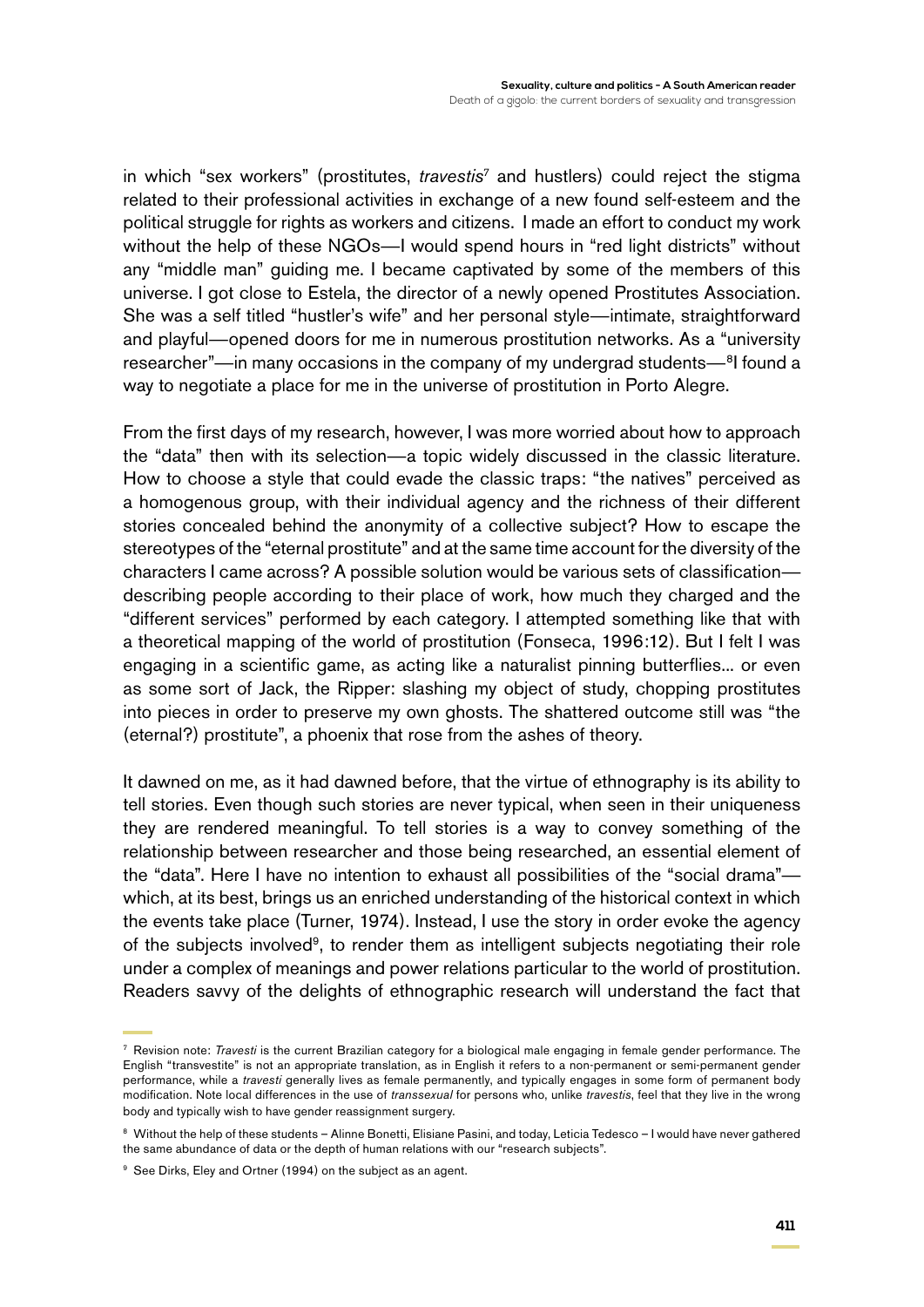excerpts from my field diary are the best way of achieving this end.

Comments in brackets represent my memories and analysis of this scene, several years later.

## **3. The Death of a gigolo, 1996**

*Ten o'clock at night, towards the end of October, 1996.*

Estela just called me: "Laura and Karol's Deodoro, had an aneurism. Yesterday (Sunday) he was at the trailer having a snack and suddenly said, 'I'm not well. Call Nêne'. It seems he fell down onto the floor so hard he broke the planks. The last thing he said was: 'The girls are not working today'. Júnior—you know him? He is a taxi driver who also has a girl on the street. He and the other guys were the ones who took Deodoro to the hospital".

"The girls were so desperate… You should have seen it. They went to the hospital saying they should spare no efforts to save Deodoro, that they could pay any treatment, any medicine he might need. You know Jeane, his wife—his real wife—has been with him for twenty years. She was 14 years old and he was in his early thirties when they first got together. She already had a daughter and they had a son together. He's now 11. Jeane stopped working to take care of the boy while Laura and Karol had everything covered. They are both there at the ER trying to comfort Jeane, but they are all saying that they lost the most important person in their lives, that he was like a father, that he was everything to them..."

[I (Claudia) was not aware of Jeane's existence, but I had spent some time with Deodoro, Laura and Karol at parties and meetings of the Association. Estela did not hesitate: "We have to go down there to give our support to the girls". We decided to go to the hospital the next day at 03:15 pm]

#### **Solidarity**

#### *The next day:*

I arrive late. There are a lot of people in front of the ER. It takes me 15 seconds to find Nêne and some other girls I know from the street. They were wearing shorts and t-shirts with no accessories, quite different from their working outfits. They look even younger with no make-up on. There is an old lady, heavyset and shaky, leaving the hospital. She joins the group. She is Deodoro's mother. I slowly catch up on who's there: one of Deodoro's sisters, two half-brothers, a nephew and their partners, all baffled with the recent news of Deodoro's brain death.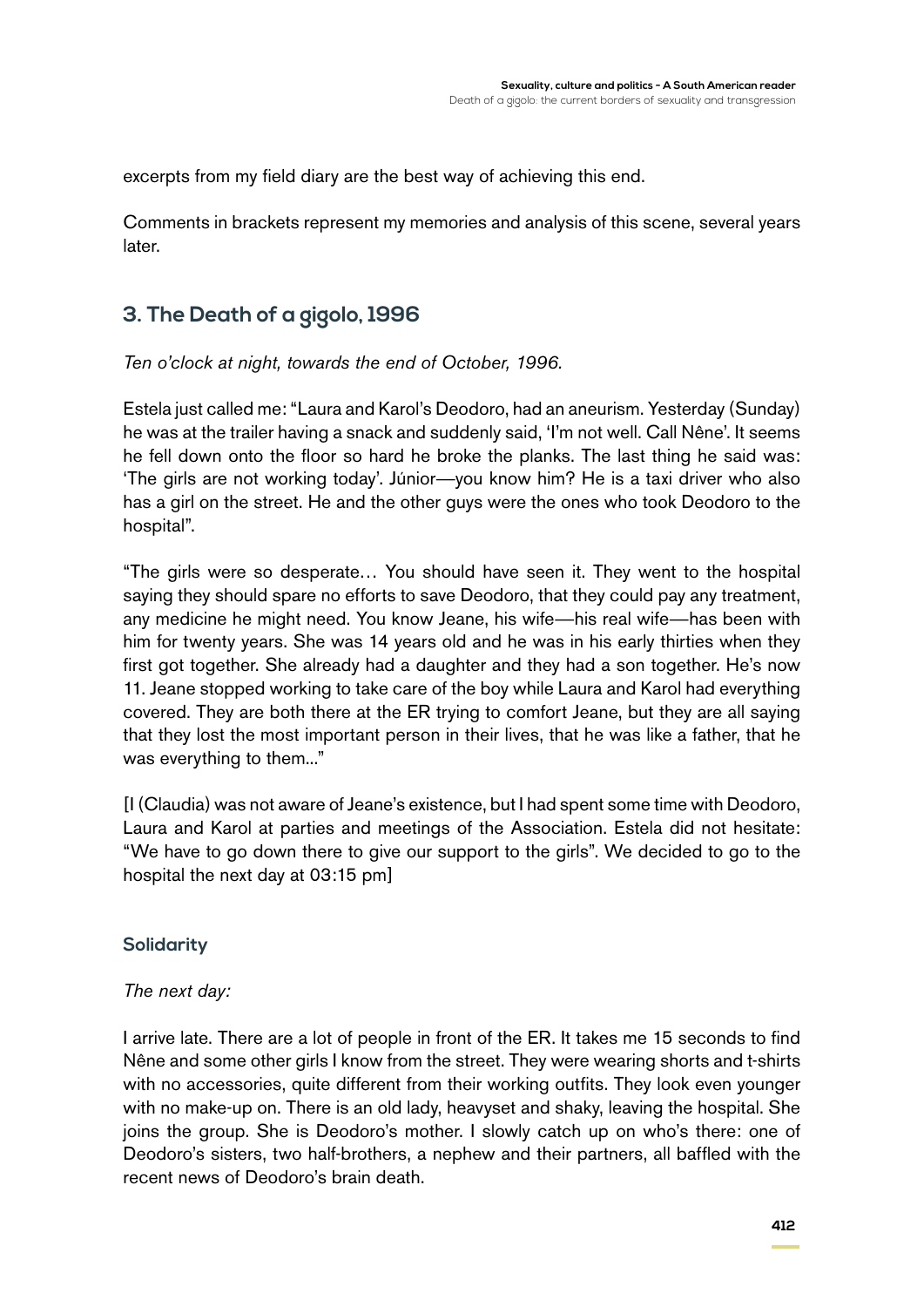Soon, Nenê comes to talk to me. I know that charming smile well. Always willing to help, offering rides or making phone calls, he is the most supportive of men with regards to the activities of the Prostitutes Association. I have been to a barbecue at his house where he lives with his father and his wife, Márcia. I heard that the couple is having problems after more than ten years together. Márcia brought a younger half-sister to work with them and "something happened" between her and Nenê. "Under my roof!" cried Márcia. "I can't take it! I'm not that liberal. I want a husband, not a gigolo!". Today, however, she and Nenê are here holding and comforting each other, and "lending a helping hand" to their friends.

I ask Nenê who is responsible for the funeral arrangements. "Me," he answers. "I bought a white suit with a guitar on the lapel for Deodoro. He would have liked it. Even if he doesn't die, he will like it. It's something he would wear..." Then Nenê explains: "Deodoro was like a brother to me. He said to everyone that I was more of a brother than any other he had. We've known each other for fifteen years. We started a photo store together… look!" (He shows me a business card. Over the address there is the name of the store: "Tonijalma", a neologism that mixes their two names). "I was the last person to see him alive—cheerful, jolly, loving life. You should have seen it..."

Estela and I went up to the 3rd floor to say our goodbyes to Deodoro. There were a lot of people sitting on a bench outside the doors of the ICU. I see Karol, freckly without makeup. In one hand she holds a folded tissue to dry up her tears; in the other she holds the hand of another girl, slightly older than her, wearing glasses. There is a striking resemblance: they are both skinny blonds with bangs and short hair. I think of Deodoro's third lady, Laura [who I was told was at home, comforting Deodoro's son and Jeane]. The three women have something in common: they are not dazzling beauties, but have a certain daintiness to their features. I hug Karol, trying to comfort her, but soon realize I have made a mistake, for the woman next to her is Jeane, the main widow. She is the one who should receive my first condolences.

[So far we had witnessed a scene not much different from that of any other family grieving a tragic death. The fact that Deodoro was a "gigolo" did not seem to block relatives from showing up, short circuit friends' solidarity or his women's loyalty. It was only when Jeane tried to picture the future ahead of her that we saw some of the particularities of the situation, along with the common anxieties any low income widow would have.]

#### **Conflicts and uncertainties**

Fifteen minutes later, we are back on the sidewalk in front of the Emergency Room and Jeane vents some of her fears (she has a way of biting her upper lip by stretching out her chin as someone who is mad, or maybe very determined). "What am I going to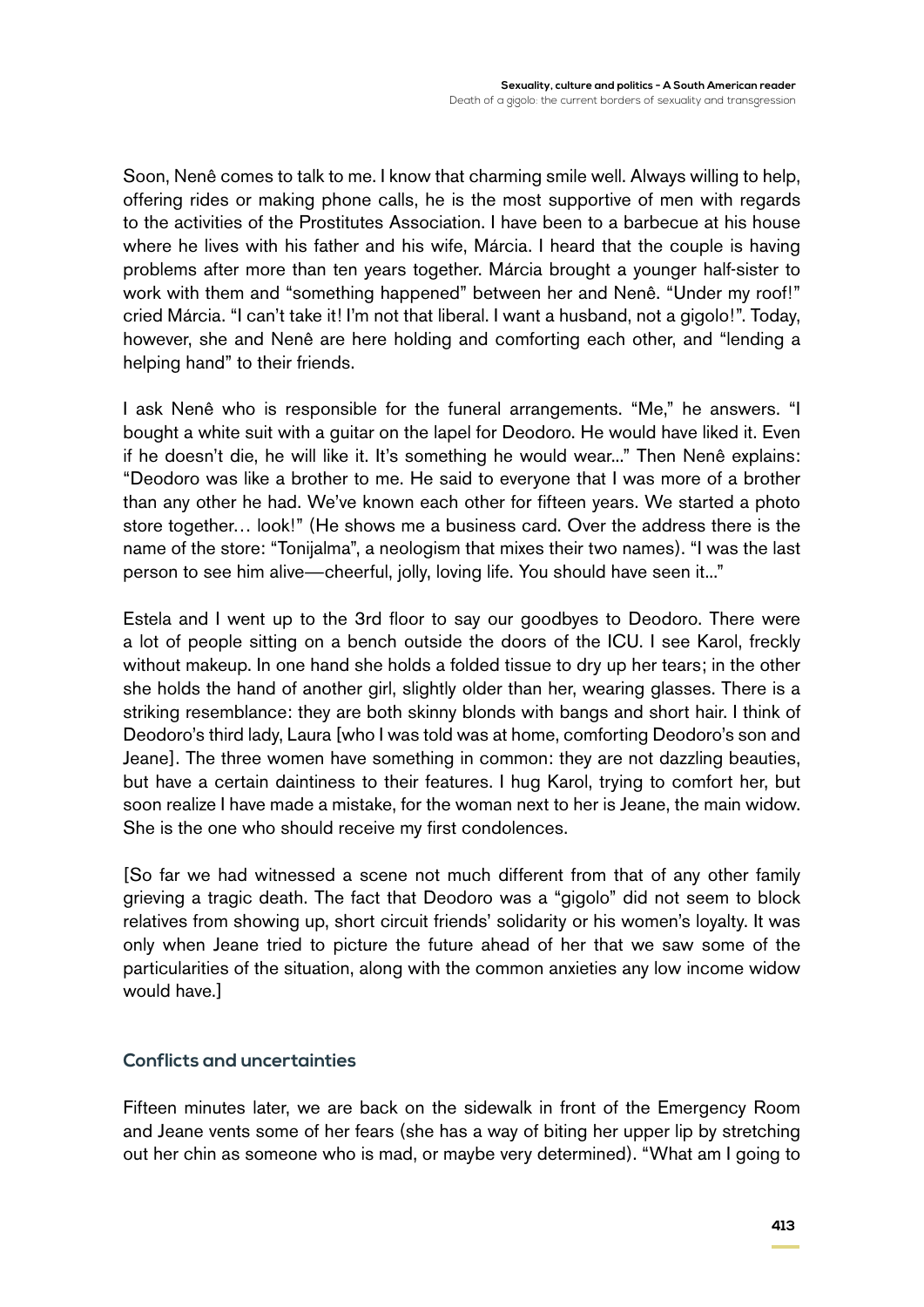do? Can you believe this? We only have 5 grand... There are a lot of bills to pay. Think about it: the boy's school, the installment on the house and the apartments (she has a house financed by the bank<sup>10</sup> while Laura and Karol each live in their own apartments). I haven't worked for three years! I stay at home with the boys, that's it. Think about it. Karol has been with us for 8 years. Laura for 9 or ten. But they are young. They'll soon find another man, but what about me? I never thought of living with another man. I've known Deodoro since I was thirteen years old. I never had any other men! I'm terrified to even think about it! I don't like going to parties. I'm not good at making friends. And how am I going to put another man under my roof, with my boys there?"

Estela, trying to cheer Jeane up, tells about how she got back on her feet after a divorce. She was a housewife who never had to think about expenses. Her husband paid for everything. After getting separated, she had to work as an assistant nurse to support her baby—two shifts, everyday including weekends, at a public hospital. Jeane stops her: "But your house was paid for, wasn't it?" Estela agrees, admitting she had no installments to pay. Jeane goes on: "And you had a degree?" Once again, Estela confirms this, stressing a second and fundamental difference between them. Having established these differences, Jeane admits: "Ok, we are not going to starve or anything. I'm not afraid of hard work, of being a maid or anything. But we are used to a certain standard... And we'll have to get used to something else. (…) We want to stay together, at least for now. I'm not gonna leave them hanging. We'll see. Because we have a lot of things together. We'll have to think. Maybe they'll pay me rent or something. Because I don't work, but I have bills to pay."

But there is a catch to this plan: in the part of the city where the girls work, having a male protector is almost a *sine qua non* requirement for being a prostitute. First, a man offers protection against violent customers. On the day Deodoro went to the hospital, a young prostitute had been forced to drink caustic soda by a client who was obsessed with her. The man escaped, leaving the girl locked in a hotel room, but she was able to drag herself to the balcony and call for help. While her colleagues went up to help her, her man chased the malefactor and held him down until the police arrived.

In this district, a male protector does a lot more than scare off undesirable customers. A man also protects "his girls" against the other gigolos who might otherwise force themselves on the girls. For Laura and Karol, this danger was very real as one of Deodoro's brothers, Caco, also had girls working the streets for him and was threatening to take over his brother's territory. Jeane becomes nearly hysteric when she remembering him...

"I'm telling you, Caco won't let us work!" (We try to convince her he does not have the power to do this.) "What if he beats the girls up? You don't know him! He is loathsome!

<sup>&</sup>lt;sup>10</sup> Translator's note: In the original we read BNH - Banco Nacional da Habitação (National Bank of Housing), a now extinct institution that financed real estate projects.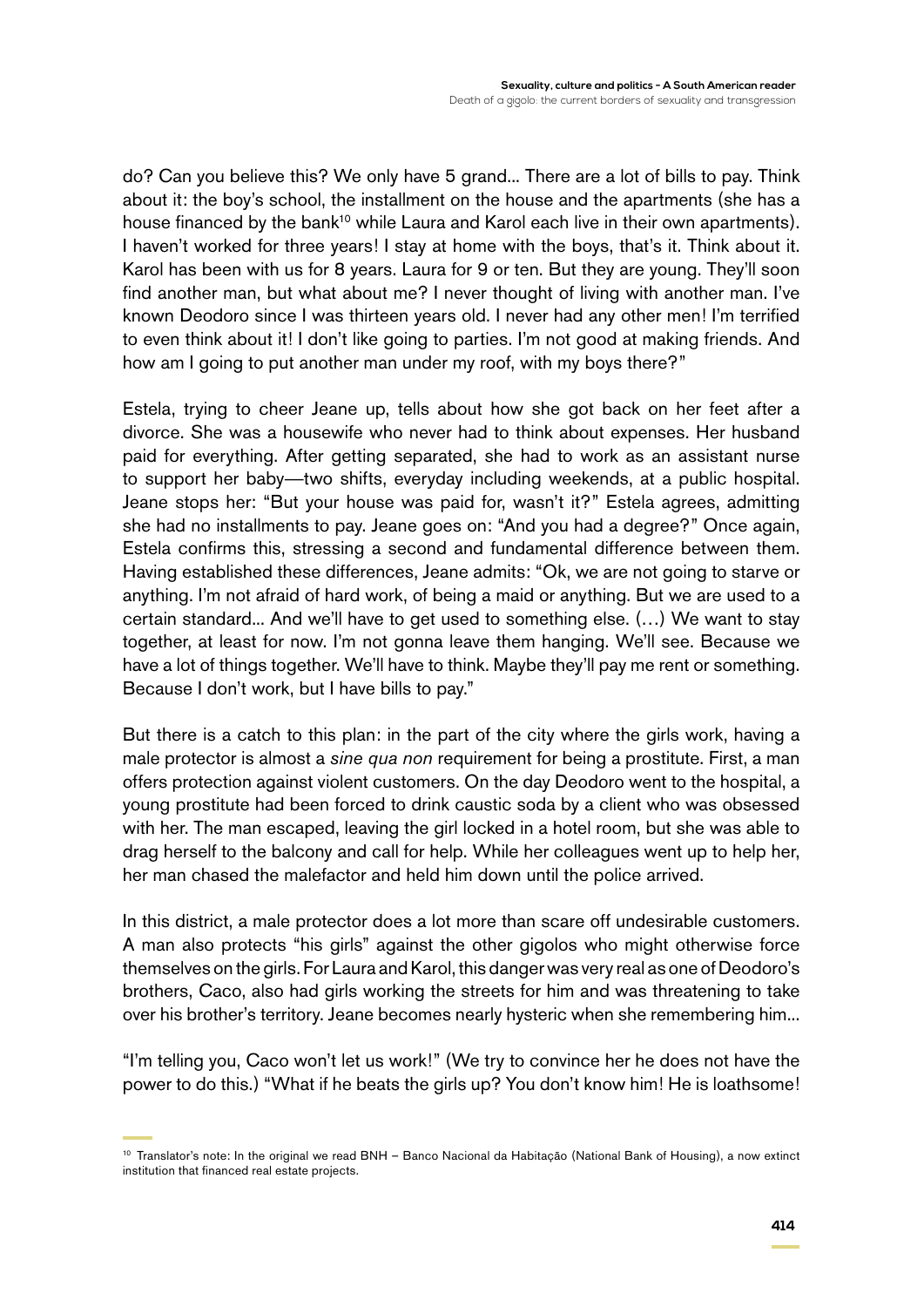When his wife and I went down to the police station, I was still a minor and we were kept there for five days and had to submit to electroshock and all kinds of torture. Deodoro went crazy with the lawyers, trying to get us out of there at any cost. But Caco said: 'Forget about them. Let's find ourselves new girls!'"

[As a matter of fact, by 1996 the demands of the numerous associations for human's rights and sexual difference had already showed some results. Even though the police still "harassed" the girls—arresting and giving them a criminal record—stories of electroschock torture and beatings in jail were something of the past. Hence, Jeane's biggest concern was how to deal with the threats that came from "inside" the world of prostitution. She and the girls were fast to agree that the relationship between a woman and her man (even if he had many women) was a personal thing: "Can you imagine (another man) trying to boss us around?!"]

"Deodoro wasn't like that," Jeane complains. "He was always kind to us. He was a gigolo, but a soft one. He didn't know how to make money off the girls. If it was too cold, he would tell them to stay home and when it was too hot it was the same deal. Even when they had their period...! In one month, they would work 20 days and take 10 days off. That's why we never made it. There was too much pampering—clothes, parties, that kind of thing... Caco never bought clothes for his girls. They only had one outfit for work and everything. Then he saw Deodoro making clothes for me (YES! He sewed me dresses!) and bought his girls tons of clothes, just to try to top his brother."

Indeed, Caco is also on the sidewalk in front of the Emergency Room. He came because Renata, his main wife, insisted. He was eager to let everyone know that he was there against his will. He looks like a Mexican soap opera star—a tall, a little overweight, wearing a wife-beater and cut off denim shorts, white shoes with no socks, mirrored sunglasses, two heavy gold chains, a watch and a thick gold bracelet. He looks like he deserves whatever is being said about him. He is talking loud and cursing: "The guy had to die anyway. I never thought of him as a brother. He was not a brother. A brother is someone who helps you, who is always around. He wouldn't give me the time of the day... You know what he is? He betrayed me for that black guy (referring to Nenê), that starving bastard…! They are cut from the same cloth."

The embarrassed crowd tries to ignore Caco. Someone whispers: "It's the pain speaking". Another mutters: "He really is an asshole". But it is Jeane who has the strongest reaction: "I swear to God, I'm going home and I'm going to load my gun. If I didn't have a son to raise, I swear to God, I would kill that man right now!".

[End of field diary excerpts.]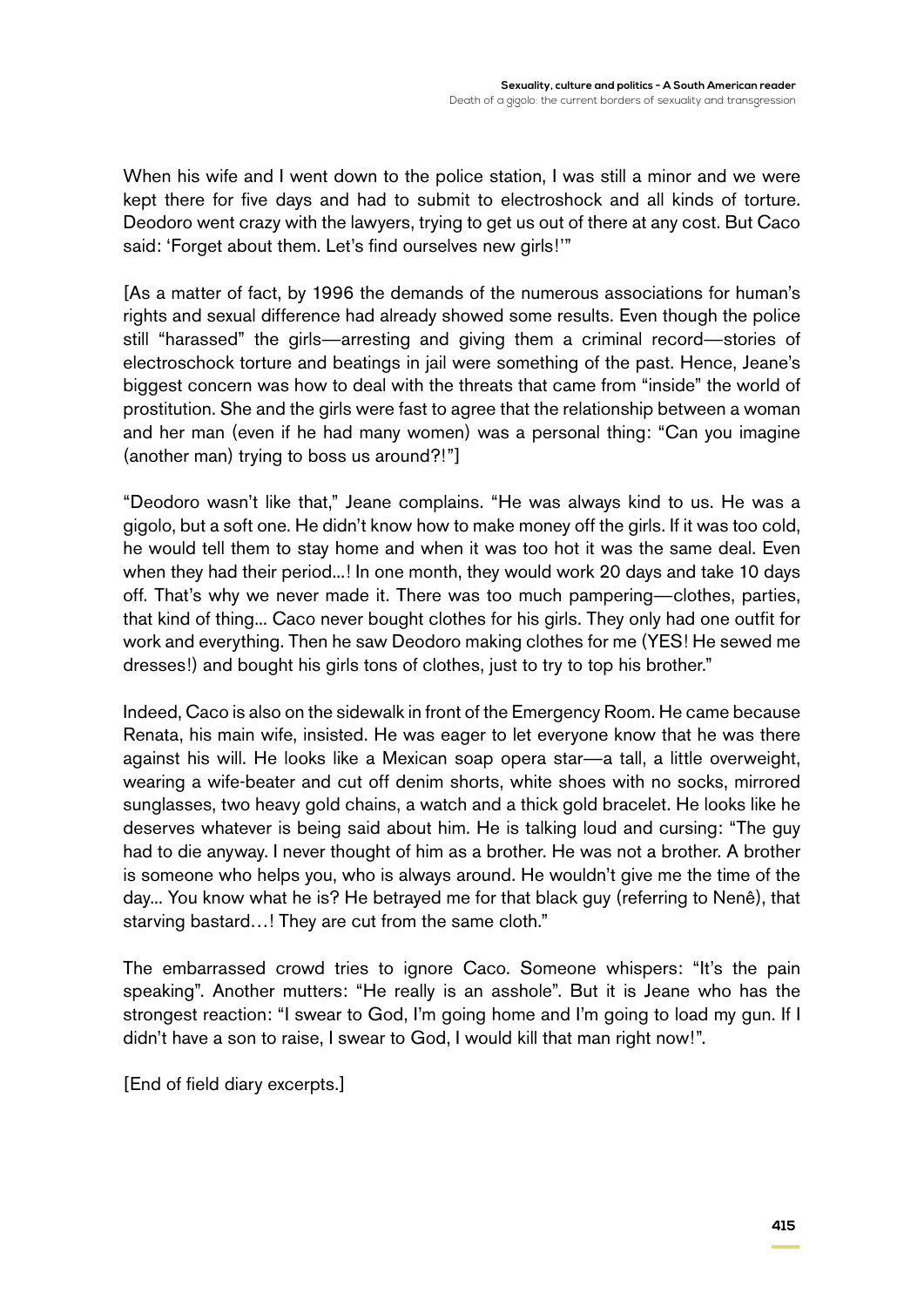#### **Turning the page**

What future could Karol, Laura and Jeane expect? There were a lot of things moving against them. As Jeane stressed: they had no formal training, a lot of debts and no male protection. On the other hand, they already had become used to a certain standard of living—with nice clothes, plenty of food, houses of their own and even a new car every two years. The question was how to maintain that standard and not fall back.

I stayed in touch with the girls for two months following the death of Deodoro and watched them as they took their first steps towards a new period in their lives. At first, Karol and Laura found work through some friends at a bar in the Bom Fim neighborhood, but they could not get used to the new environment. They would finish up late at night and could not find a bus back home. They had to drink a lot and talk to the customers... The place was very "sophisticated"—attended by politicians and powerful men. Very different from the streets. The clients went there to get to know the girls. Only after two or three nights would they go to bed with them. So, there was not a lot of money to be made, at least at first.

However, as the time went by, Karol and Laura discovered the perks of working without a male protector. The advantages had nothing to do with financial gains (they swore they made more money when they worked the streets than at the bar). Slowly, they started to pay attention to the different stories floating around this new prostitution milieu: "Isn't that the girl who became a lawyer? Now she has her own office, all paid for by a client—a guy that wanted nothing to do with her when they first met". As they talked, they started to see the differences between married and single clients. Puzzled, they said that "single guys" seemed to try to lure them over before going to bed with them. Six weeks after the death of Deodoro, Karol received her first kiss on the lips from a customer... and liked it. She would speak excitedly of the parties, the games, the hot guys she was meeting. A *single guy* had come back twice to see her: "We hit it off so well he invited me to go to the beach this weekend, but I said no. I barely know him!".

This was back in 1996. I had already began to work on another research project (even before the death of Deodoro) and I soon lost track of the girls. It was only at the end of 2002, when I went to see Elisiane<sup>11</sup> lecture at a public event on prostitution, that I met Laura once again. With a huge smile on her face, she quickly showed me the ring on her finger: "I got married! It's been four years now!" She told me all about how she started to work only with previous customers and that after a week of vacation on a beach in the northeast of Brazil with one of them, they got married. She still attended the Prostitutes Association meetings "to help them out and meet the girls", but she didn't work anymore. Rejoicing and satisfied, Laura told me that Karol was also married

<sup>11</sup> Elisiane Pasini, was a doctoral student at the Pagu Center of Gender Studies with experience in ethnographic research in several Brazilian cities (2000, 2001). Also, we all share a great debt to Tina Taborda, president of the Center for Studies on Prostitution, who opened many doors to the team during our field research.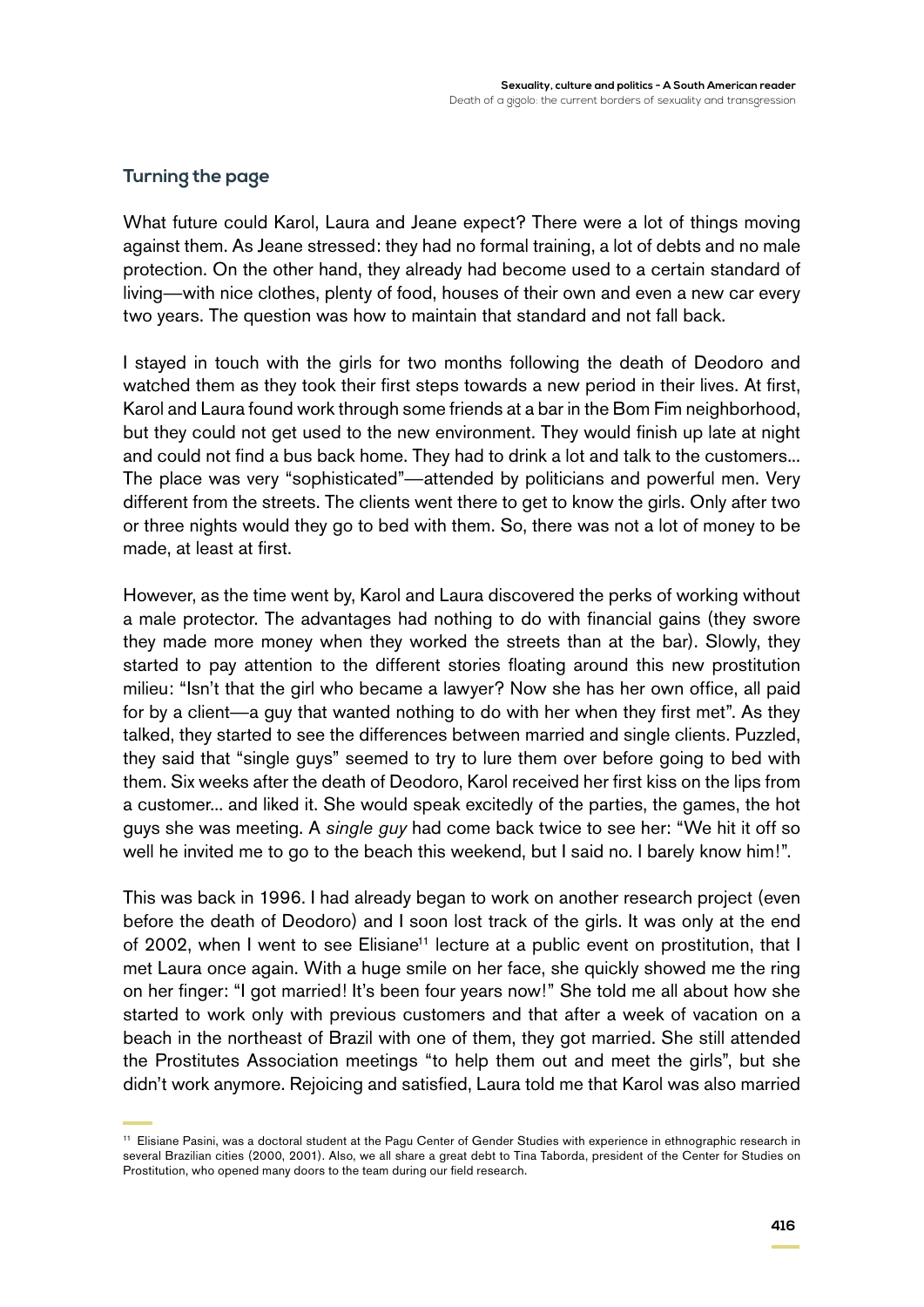and already had a baby, to whom Laura was the godmother. Later, I discovered that, at least in the eyes of her colleagues, they both had made "good marriages" with men with "good jobs" who supported them. Today, Laura is also the mother of a daughter.

## **4. Final thoughts**

#### **Ten years latter: What's new?**

The reader might be impatient by now. She might ask, "All these stories are interesting, but what conclusions can we make of these ethnographic snapshots? Can the case of Deodoro's girls be considered to be exemplary as something that is 'typical' in the field of prostitution?" My answer would be: "Certainly not". I believe that any anthropologists working in the field of prostitution would agree that "typical" does not exist when it comes to our object of study. However, we must remember that the ethnographic case does not *usually* represent a statistical claim. A certain description of reality, properly registered in the literature for present and future debate, becomes an instance of possibility—no more, no less. The case of Laura and Karla, as is the case of many other accounts captured by the ethnographer's imagination, operates as "another country heard from" (Geertz, 1973: 23), undermining the stereotypes of common sense.

I accept the statistical frailty of my calculations and not engage in an idle attempt to pull quantitative conclusions out of an ethnographic experience. I am now ready to speculate on the prostitutes' reality "ten years later", however... Unfortunately, it seems that most of the fifty or so women encompassed by my first research project are quite distant from the standard of living now enjoyed by Karol and Laura. These two—young and white women with a certain cultural and social capital—might be classified among that minority of prostitutes who are able to profit from their professions in order to accomplish plans of social mobility.<sup>12</sup> Apparently, most of the sex workers I have met are still struggling on the streets where we occasionally run into each other. Some of them were able to find themselves regular customers with scheduled appointments, so they can arrange their lives without lengthy waiting on the sidewalk. Others are still checking in at the same streets, alongside ever younger rivals. Up until last month I could meet Dona Amélia, as old as my mother, still sitting on a bench in the square. Was she waiting for a customer? I doubt it. But the fact that she is almost never alone, usually chatting with some colleague, leads me to believe that there are other reasons that keep her from "retiring".

Apart from aging, sickness is another occupational hazard that can thwart wishes of improvement. Diva, that fifty-something woman that had me amazed with her stories of

<sup>&</sup>lt;sup>12</sup> In his research on American prostitutes of the XIX century, the historian Joel Best estimates that 10% of the prostitutes were able to significantly improve their standard of living. I would suggest that this hypothesis is also valid for a similar proportion of the women I knew.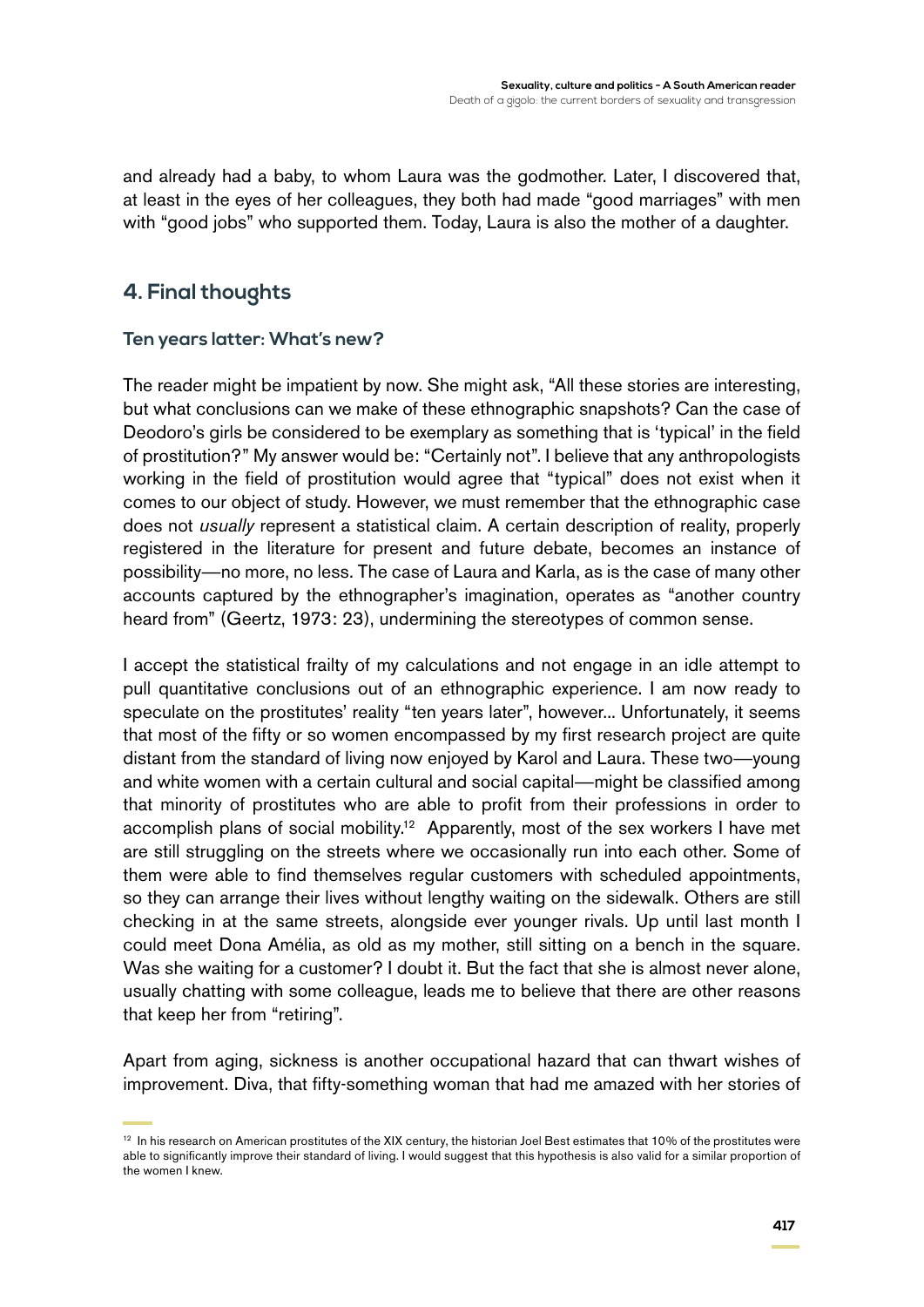sailors in the harbor, had to take some time off—three months working as cleaning lady for a cleaning company. The last time I met her, however, she was back on the streets. She had just discovered she "had the auntie"<sup>13</sup> and needed comforting. "I don't know how caught it, girl! I always wore a condom, I swear!" It was utter irony: more than thirty years working as a prostitute, having dodged generations of venereal diseases, only to give in now to HIV. Diva assured me she was still in great shape and that she "took care of herself" (without having to take medication). However, I heard from Estela that other girls had already passed away from AIDS. Still others were getting treatment and leading fairly normal lives, apart from their HIV status. Just like Diva, they balanced their lives between different activities—sometimes working as *sacoleiras14*, other times as cleaning ladies and sometimes as prostitutes.

All together, this batch of women is not particularly striking. Nevertheless, I am not convinced they ended up worse off than many of the lower class housewives I met during other research projects. Each of these women, according to the color of their skin, their age and personal abilities—all with particular experiences and relying on specific social networks—were able to create a life for themselves. Being a sex worker was just one aspect of those lives.

#### **The social pathology hypothesis**

One might claim that my outlook risks trivializing a hard and highly stigmatized profession. However, by stressing the ordinariness of these women's extra-professional lives, it denies psychological reductionism—a perpetual thorn in advancing the analysis of prostitution. Generally speaking, the reductionist plea goes like this: the prostitute woman was surely abused as a child and faces numerous shocks to her self-esteem. Unable to look in other directions for her sustenance, she turns to prostitution, the ultimate form of female degradation. This perspective is not that much different from the degeneracy thesis of prostitution popular at the beginning of the  $20<sup>th</sup>$  century (Cf. Carrara, 1996; and Chevalier, 1978). As Corbin (1984) warned us, whether in 1900 or 2000, the gullible observer will always find someone ready to tell him the story he wants to hear.

Oddly enough, none of the women I used to talk to presented themselves as victims, with rare exceptions. They would tell me of hard times and deprived childhoods, but only in order to emphasize their extraordinary willpower and ability to bounce back against all the odds. Karol, for example, would always tell me how she started as a street kid. She ran away from home when she was around 13 or 14 years old, arriving

<sup>&</sup>lt;sup>13</sup> Translator's note: In the original "*com a tia*", a Brazilian slang for being HIV positive.

<sup>&</sup>lt;sup>14</sup> Translator's note: Sacoleira is common informal work among Brazilian women of lower income. It consists of buying products at a low price at wholesale centers in Paraguay or São Paulo and taking them back (inside of suitcases or bags—*sacolas*) to sell retail in their hometowns.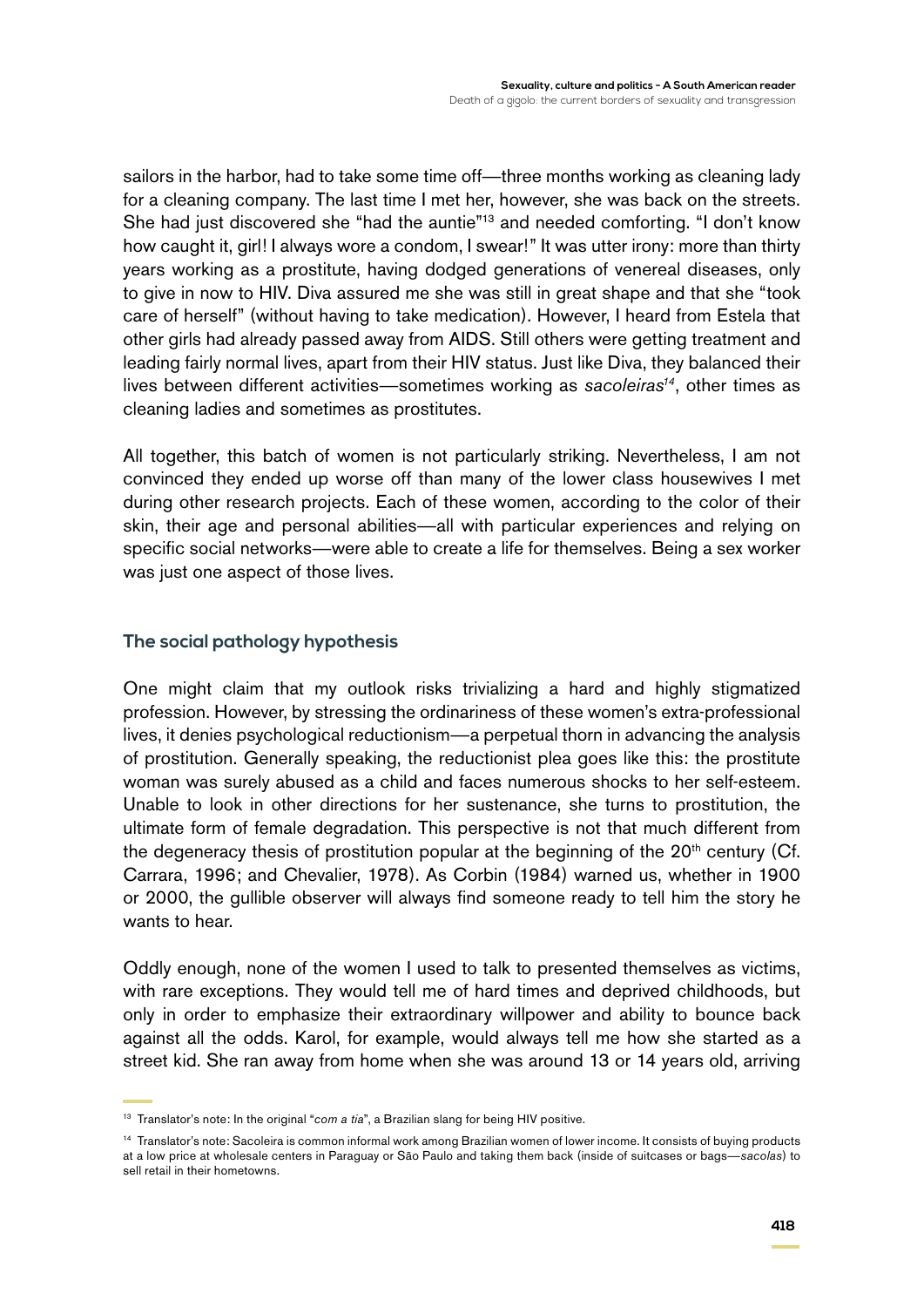in Porto Alegre with the clothes on her back. She had nothing until she got Deodoro to take her in. "At first he didn't even wanted me. He said I was too thin... I knew nothing. I was like a wild animal. Slowly, he taught me how to dress, how to talk, everything."

Stories of a "street childhood" appear in many men's and women's accounts. Deodoro himself had followed a similar path. Ironically, this is the kind of narrative that is used by vulgar psychology to "explain" a woman's moral downfall and entry into prostitution. Still, the accounts I heard had a completely inverted moral: women would proudly tell me how they started from absolute zero. They could have been anything: a thief, a drug addict, a homeless person... and look how well they turned out!

I don't want to make the same mistakes made by beginner researchers, pushing for "deep" conclusions by jumping carelessly from sociological data to psychological interpretations. By presenting my informer's account I am not trying to establish a new or "true" version of the facts. Their adjustment of their comments to the circumstances of the conversation is obvious. My analysis dwells on the values they activate during the course of a sophisticated negotiation of self-image (Becker,1998). It does not display some deep truth regarding the subject, nor does it intend to diagnose any given prostitute's particular psychological profile. The fact that Karol and Laura made the transition to more conventional lives fairly smoothly, when given the opportunity to do so, leads me to believe that they have a "psychic structure" as solid as any of their more conventional neighbors. Having said this, I would not dare to infer that prostitutes are stronger or weaker than any other class of women.

What astonishes me as a researcher is how easily beginner students jump to conclusions based upon data that is as shaky as mine. This generalization is even more tempting when the research takes place in hospitals or psychiatric clinics—places evoking narratives of defeat and abjection, homogenizing prostitution. Having gathered two or three stories combining the practice of prostitution with child sex abuse, the student feels authorized to confirm a hypothesis of pathological etiology. Such thinking conveniently ignores the bulk of the prostitution phenomenon—a phenomenon that can add up to as much as ten or twenty percent of all the female population, not that far back in history (Cf. Gilfoyle, 1992; and Guy, 1994). Were all these women abused during childhood? The need for methodological controls is set aside. One does not compare, for example, prostitutes with women who suffered abuse and *did not* become prostitutes. Incidentally, I know three colleagues with PhD's in Anthropology, who have told me stories of sex abuse during their childhood (Cf., for example, Langdon, 1993). Could we not jump to conclusions, based on this, regarding the individual or familiar pathology of the female social scientist?

I feel deeply outraged when faced with accounts that reduce prostitution to a family or individual pathology. Recently, I came across another example of such an opportunistic analysis in an article published by a student magazine in a large private university.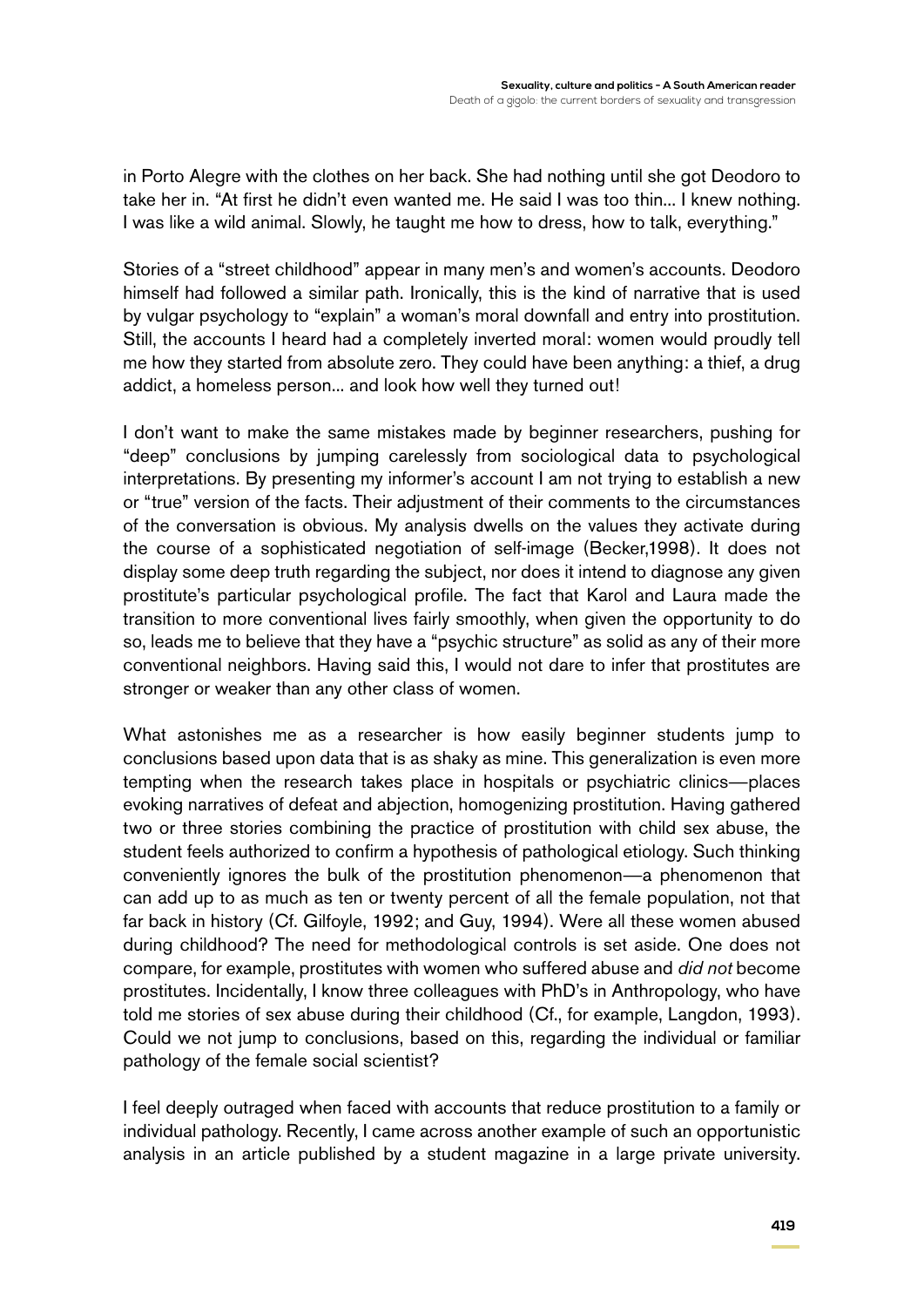Besides violating the rights of the women who were interviewed by publishing photos which identified them without permission, the article places emphasis on the analysis of a psychologist who, without ever meeting the women mentioned in the article, concludes that: "These women feel very lonely."

I wonder why these subjects (prostitution, sexuality) make usually cautious experts feel authorized to speak without preparation, and push seemingly sophisticated readers/ students to uncritically accept poorly reasoned *clichés*. When addressing the idea of engaged knowledge, Bourdieu (2001) reminds us that it is precisely for their academic skills—probity, objectivity and detachment—that scholars enjoy some measure of social authority. On that note, I would suggest that is a highly political act for a researcher to recognize the limits of his knowledge, revealing the pseudo-science that so easily emerges around the all-revealing field of sexuality.

### **What normality?**

Now, there is the need for discussing normality in this context: not of the prostitutes themselves, but of the lives that are depicted in the present article. From an ethnographical and relativistic perspective, these women seem to lead "fairly" normal existences. I ask myself, however: is this "normality" similar to the one lived by besieged people during war? Is this a little like the Baghdad citizens following their daily routines even while being bombed? Or would I be giving in to yet another ethnocentric attitude by equating engaging in professional sex to a bombing experience?

As a matter of fact, the NGOs devoted to the rights of sex workers are eager to banalize sexual activity. They stress that it is a job like any other and pride themselves in successfully pushing the INSS<sup>15</sup> to put prostitution on its list of professions. We must acknowledge that there is certain logic to these tactics. They are an effort to reduce prejudice against prostitutes and to attain for them a certain respectability. Last month, for example, I attended a public hearing where the coordinator of an NGO strongly stressed the differences between a mature prostitute and a "sick junkie" street girl, between a sex worker and a thief. She described the prostitutes of her association as "discrete" women, who do not harass clients and who work against underage prostitution, giving the profession a good name. The fact that most of the workers who attended the meeting had started at prostitution at the age of 13 or 14 was something they thought not worth mentioning. In the current political scenario, they present themselves as upstanding citizens.

It is understandable why activists choose to present a simplified version of their reality in

<sup>15</sup> Translator's note: the Brazilian Social Security Institute – *Instituto Nacional de Seguridade Social* (INSS)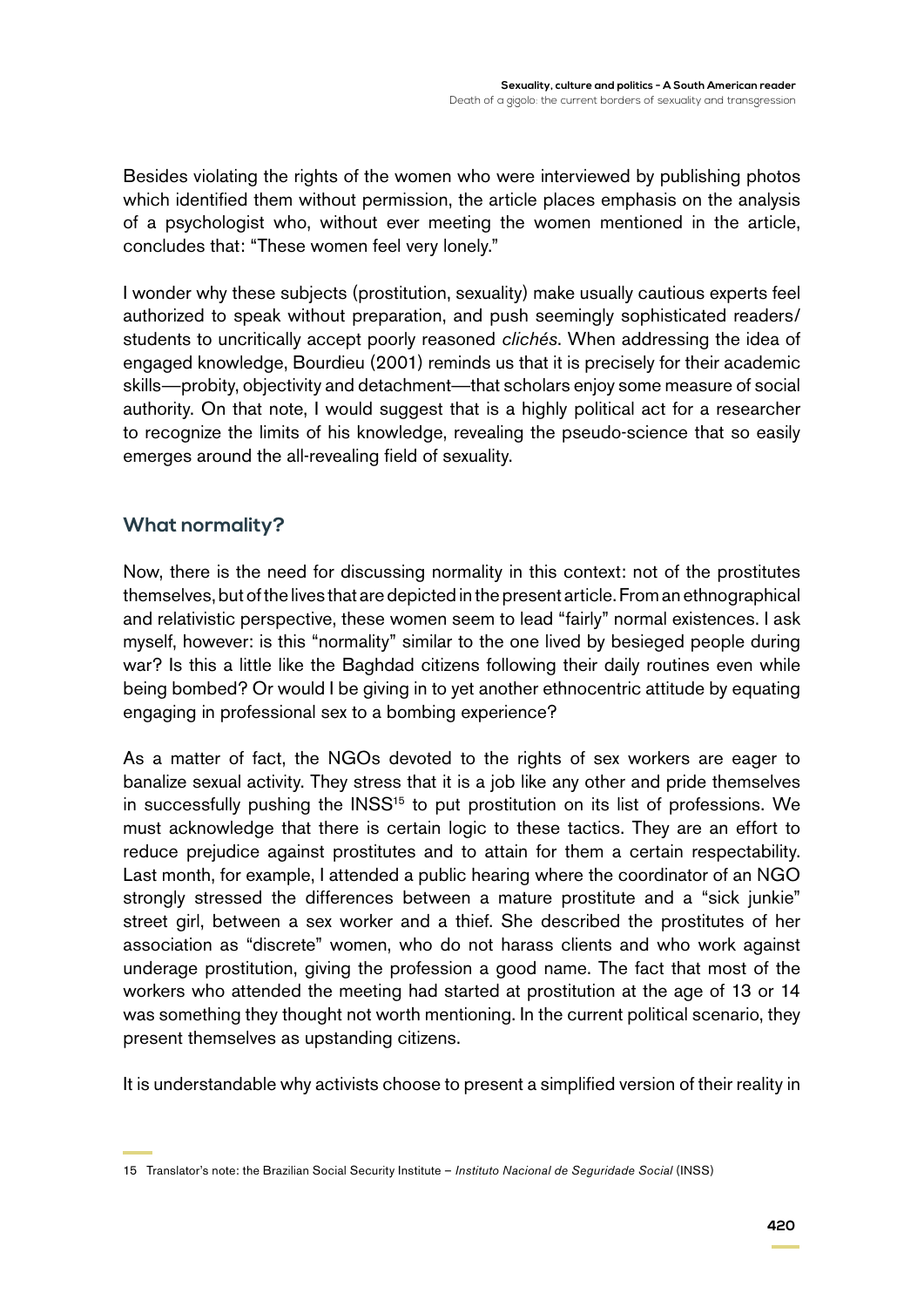order to achieve political goals.<sup>16</sup> The researcher, on the other hand, plays another role in the debate and does not have the same excuse when presenting outdated images of reality. However, as I take a closer look at my papers on prostitution, I ask myself if my ethnographic relativism is not also entangled with the activists' relativism. Both outlooks try to remove the "exotic" from sexual activity by emphasizing the normality—not to say the morality—of prostitutes. I now see that I have "rescued" these girls by making them fit my standards of decency. But they certainly played a role in this process: the ones I got to know showed themselves as caring mothers and heterosexual women with steady partners. My interlocutors were always in the company of kind men like Deodoro (the soft gigolo), a thoughtful partner who would even sew clothes for his girls. It was the *other girls* who had pimps. It is no accident that Estela likes reminding all and sundry how this or that gigolo began to "behave like a husband" after joining the prostitutes' association.

To all appearances, even the most politically committed women—the ones who dignify their work—hold rather conventional standards of happiness. We may find proof of this in Laura's triumphant smile when showing off her wedding ring. Lúcia, another woman who was very successful (in my opinion) does not enjoy the same prestige. She got her high school equivalency degree, was accepted in a private college, held a federal researchers' scholarship and majored in sociology. However, when the girls want to point to someone who "made it", Lúcia is not the woman who comes to mind, but the girls who made "good marriages" and had babies.

To sum up, it is obviously important to tear down wretched stereotypes by highlighting the diversity of the prostitution universe and to include stories of "success" in our descriptions of this universe. Nevertheless, we must be careful not to confuse politically correct discourse, the native's viewpoint and the researcher's analysis (simply defining *who* "did well" is a moral statement by itself). Thus, while the first two forms of speech reaffirm a fairly conservative morality, the researcher's "eternal epistemological selfwatch" demands a radical questioning of her own limits of normality.

#### **What sexuality?**

During a recent lecture, Sergio Carraro and Adriana Vianna<sup>17</sup> raised this same issue. As they commented on the new-found acceptance of traditionally discriminated sexual—masturbation, homosexuality, promiscuity (and heterosexual prostitution, I would add)—they asked: where are the new frontiers of transgression? What are today's "intolerable behaviors" that call for an expert's attention? Shouldn't we take

<sup>16</sup> See Ramos (1991) and Turner (1994) for more on identity politics.

<sup>&</sup>lt;sup>17</sup> Lecture given at the "Sexual and reproductive rights as human rights" seminar, during the Traveling Workshop on Human Rights (Brazilian Association of Anthropology), Porto Alegre, May 2003.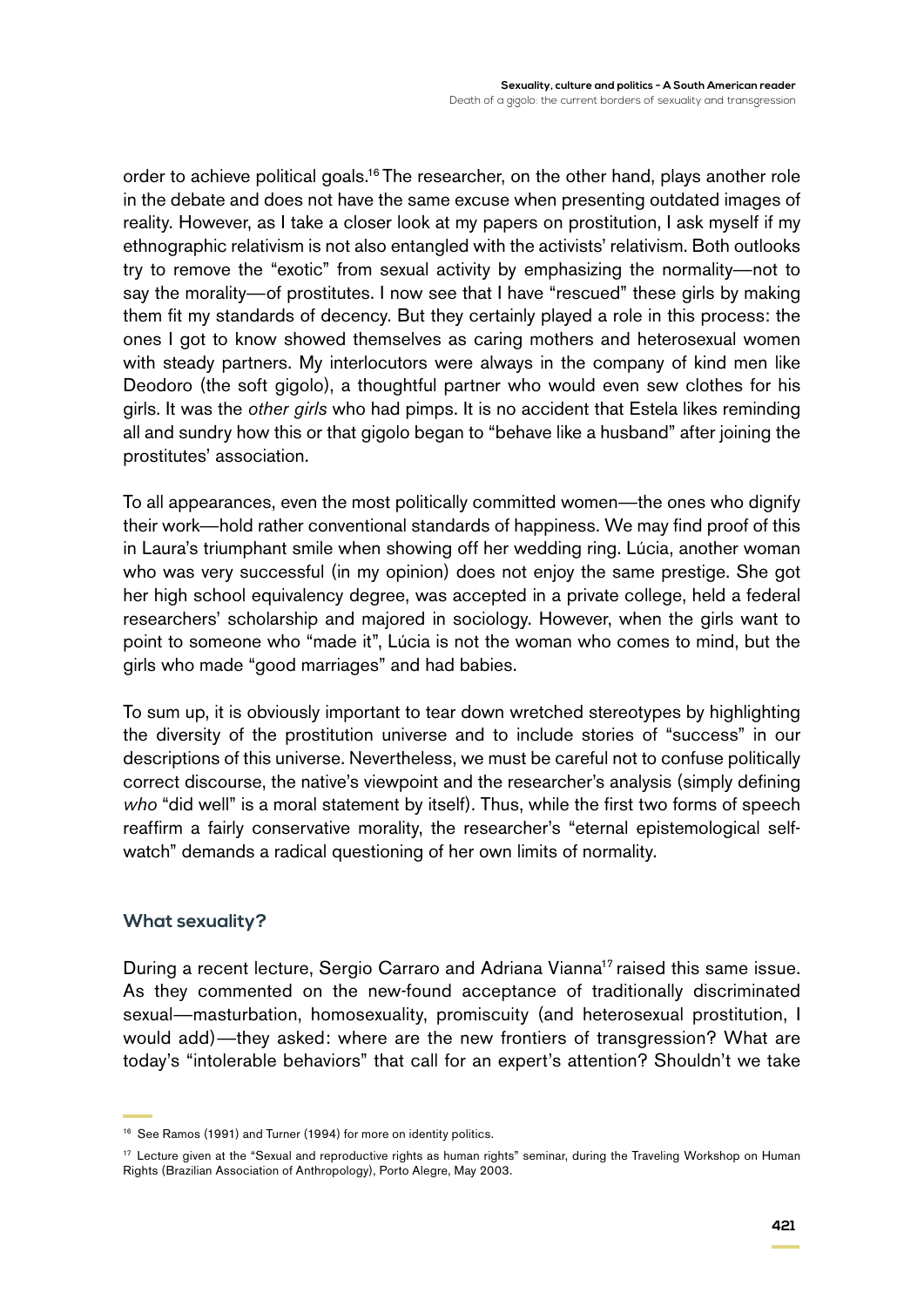a critical outlook at the debates over pedophilia, S & M, and "trafficking" in women? Certainly, this is not an easy analytical path. In a way, like the Marquis de Sade, once we as anthropologists question the limits of what is tolerable, we are inviting the public (students and readers) to become "accomplices in evil knowledge (Moraes, 2004). Is that a sheer "academic perversion"? Is this the layman's famous critique of the "intellectual masturbation" of academic work?

To answer this question, I would like to evoke one last episode which recently took place in the prostitution universe of Porto Alegre. The arrest of Marcele, a 50 years old *travesti* accused of trafficking in children for sexual exploitation, exploded in the local news with a certain *bang*. What added even more interest to the story was the fact that Marcele is a *travesti* political leader who has been active in local NGOs for many years.

So what happened? The sex workers unanimously shouted about "police persecution". They claimed that due to the class' political actions, hotel owners, pimps and even sex workers have stopped paying bribes to police officers, leaving the cops frustrated. Nowadays, in order to harass the sex workers—taking them temporarily out of work, hauling them down to the police station, taking their pictures and giving them a criminal record—the cops must allege severe crimes such as trafficking in women or child sexual exploitation. A 16 or 17 year old girl (nay, a *travesti*) sleeping at a friend's house is enough to stir up a complaint. We must remember that the chain always breaks at its weakest link. Now, when there is a police raid, the prostitutes of Alfândega square are no longer the ones being arrested. The *travestis*, accused of child sexual exploitation, are the new target.

This drama might be enacted on a bigger scale when we observe the international arena. The enormous effort devoted to fighting the international trafficking of women and children (I ask myself why the overlap of women and children? Male hustlers and *travesties* cannot be trafficked as well?) may easily raise some questions. Without denying the possibility of cases of extreme violence<sup>18</sup>, the observer must pay attention to what abuses of *official* power such campaigns and the wide range repressions they employ might serve. Who can question the fact 99% of the prostitutes who immigrate do so willingly, looking for more profitable horizons (Cf. Piscitelli, 2002; on sex tourism)? And are we not to suspect that most of the campaigns launched against this so called "traffic" might actually be connected to the desires of "First World" governments to stop illegal immigration, their need to push back the tide of poorly qualified people "invading" their wealthy countries?

Of course there are cases of abuse. However, the large amounts spent on such research compared to the scant results in actually finding and rescuing sex slaves shows a poorly reasoned policy. Should any suspect found in the police files (like Marcele, above) be

<sup>18</sup> See, for example, Landesman's paper published in the *New York Times Review of Books*, January 25th, 2004, p. 32+.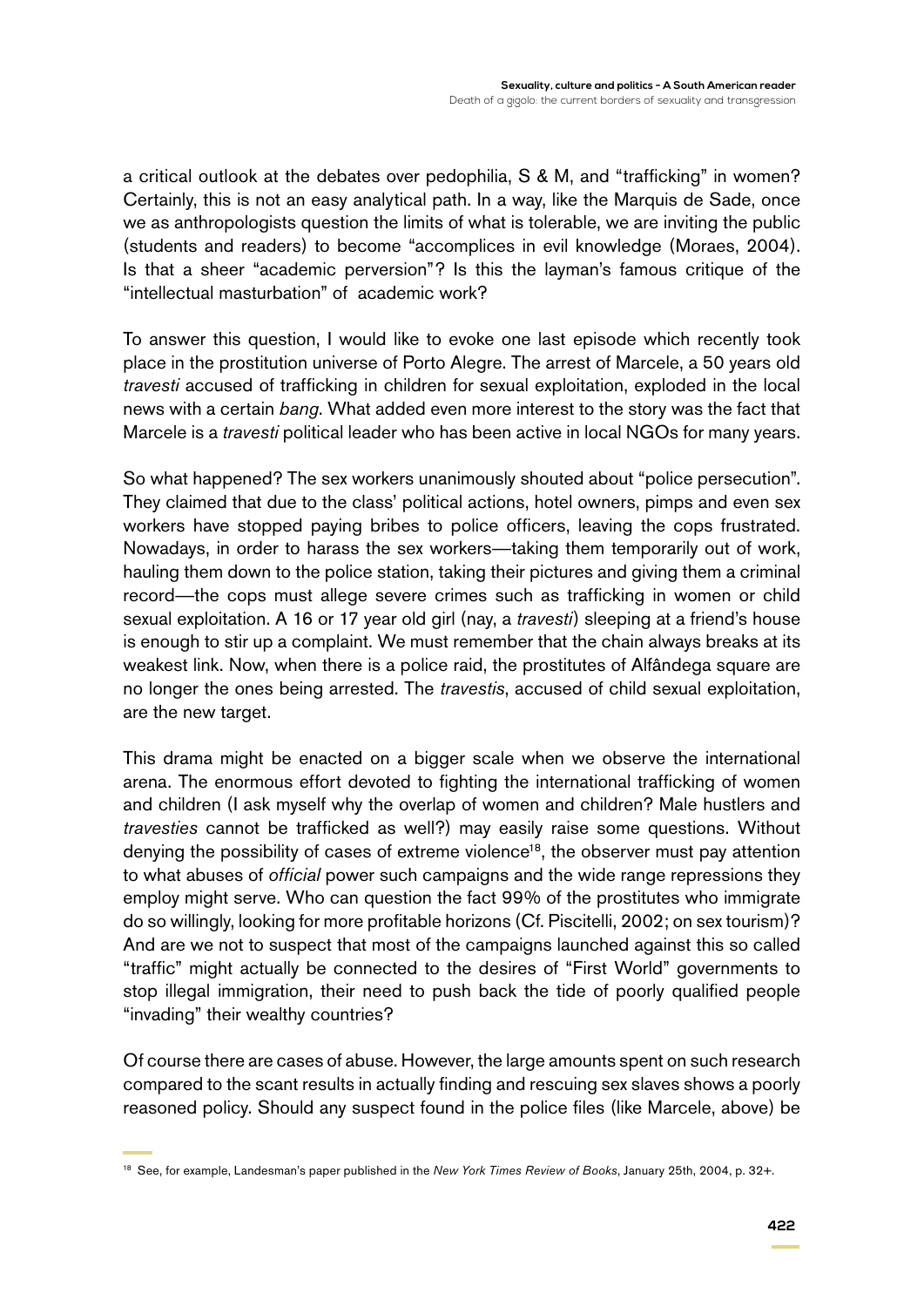labeled as "another case" of child sexual exploitation? Is the journey of any prostitute who migrated from the country to the city enough to define a "trafficking route"? When a dozen foreign women, "sexual slaves", are found living under forced confinement, does a researcher or journalist carefully contextualizes this small group within a universe that is maybe a thousand times bigger and mostly made up of autonomous professionals, whose biggest enemies are customs and immigration officials? Why, precisely, in the case of supposed sex crimes, researchers forget methodological caution? Why does the general public cast critical thought to the wind when it comes to these issues? As researchers, is it our duty, above all, to question the uses of shocking images and the paths (economical, political and moral) through which priorities on the political agenda are established? Should we stay alert to the possibility that today's categories of sexual transgression—whose harmfulness are not at all clear—might be used as an excuse to persecute people and practices?

We are miles away from vulgar cultural relativism, here.<sup>19</sup> We do not want to advocate specific categories, showing prostitutes as "good girls" worthy of being included on (presumably) our side of the transgressive border. Nor do we wish to abolish all limits or—worse—say "anything goes". Our duty as researchers is, above all, to question such limits, disclosing them to be man-made and in need of constantly renewed critical attention.

<sup>19</sup> See Geertz (1988) for a discussion on the different types of relativism and the critiques they stir.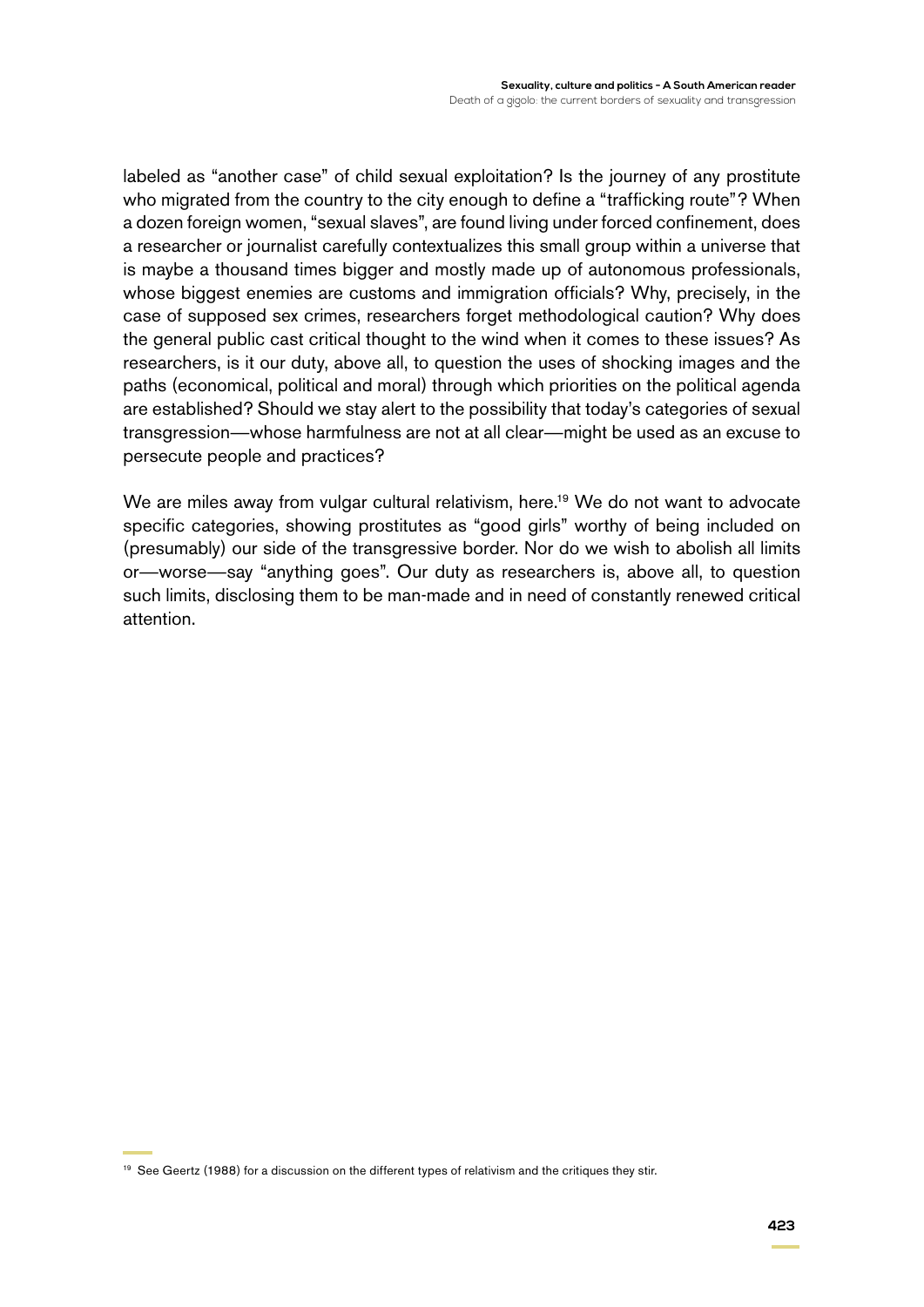### **References**

BECKER, H. S. 1998. *Tricks of the Trade: How to Think about Your Research While You're Doing It*. Chicago: University of Chicago Press*.*

BOURDIEU, P. 2001. *Contrafogos* 2. Rio de Janeiro, Jorge Zahar Editor.

CARRARA, S. 1996. *Tributo a Vênus: a luta contra sífilis no Brasil, da passagem do século aos anos 40***.** Rio de Janeiro, Fiocruz.

CORBIN, A. 1984. 'Le sexe en deuil' et l'histoire des femmes au XIXe siècle. In: PERROT, M. (Ed.). *Une histoire des femmes est-elle possible?* Paris, Rivages.

CHEVALIER, L. 1984. *Classes laborieuses et classes dangereuses à Paris, pendant la première moitié du XIXème siècle*. Paris, Hachette.

DIRKS, N., G. ELEY & S. ORTNER. 1994. "Introduction". In: DIRKS, N. et alli. (Eds.). *Culture/power/ history: a reader in contemporary social theory.* Princeton, Princeton Univ. Press.

FONSECA, C. 1996. "A dupla carreira da mulher prostituta". In: *Revista de Estudos Feministas.* 4(1): 7-34**.**

FOUCAULT**,** M. *1979 [1976]. The History of Sexuality Volume 1: An Introduction.* Robert Hurley (translator). London, Allen Lane.

GILFOYLE. T. J. 1992. *City of Eros: New York City, prostitution and the commercialization of sex, 1790-1920*. New York, W.W. Norton & Co.

GEERTZ, C. 1984. "Distinguished Lecture: Anti Anti-Relativism". American Anthropologists, New Series, Vol. 86, No. 2. (Jun., 1984), pp. 263-278

GROSSI, M. 2003. "Gênero e parentesco: famílias gays e lésbicas no Brasil. In: *Cadernos Pagu* (21). (pp. 261-280).

GUY, D. 1994. *El sexo peligroso: la prostitución legal en Buenos Aires, 1875-1955.* Buenos Aires, Editorial Sudamericana.

LANGDON, J 1993. "O Dito e O Não Dito: Reflexões Sobre Narrativas Que Famílias de Classe Média Não Contam". In: *Revista de Estudos Feministas*. V.1, n.1. Rio de Janeiro, UFRJ. (pp.155 – 158).

PASINI, E. 2000. "O uso do preservativo no cotidiano de prostitutas em ruas centrais de Porto Alegre." In: *Na batalha: sexualidade, identidade e poder no universo da prostituição*..Porto Alegre, Palmarinca.

\_\_\_\_\_\_\_\_\_\_\_. 2001. "Fronteiras da intimidade: uso de preservativo entre prostitutas de rua". In: BRUSCHINI, Cristina & PINTO, Celi R. (Eds.). *Tempos e lugares de gênero.* São Paulo, Fundação Carlos Chagas.

PISCITELLI, A. 2002. "Exotismo e autenticidade: relatos de viajantes à procura de sexo". In: *Cadernos Pagu* (19). Campinas. (pp.195 – 233).